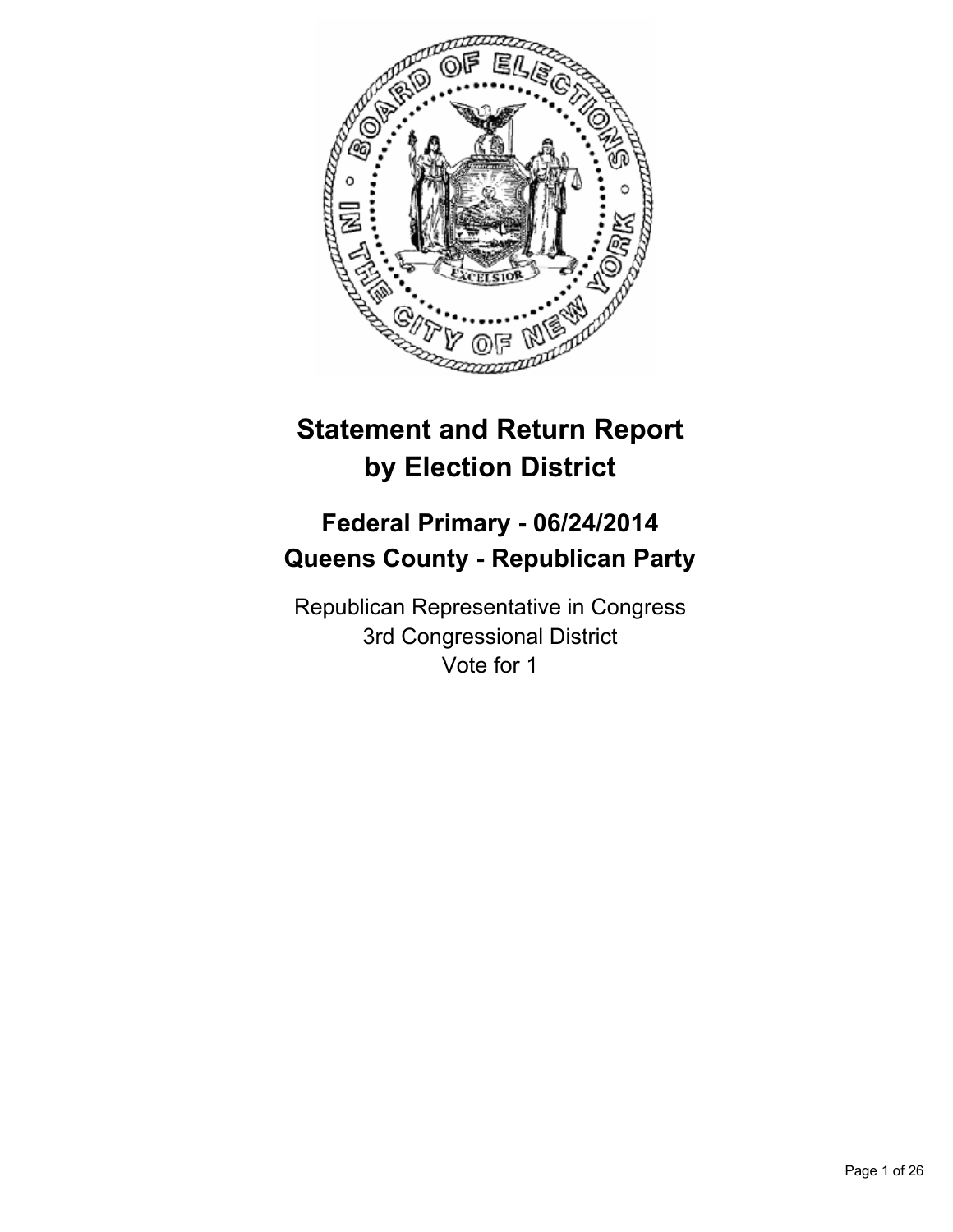

| <b>Total Votes</b>                                       | 12 |
|----------------------------------------------------------|----|
| STEPHEN A. LABATE                                        | 8  |
| <b>GRANT M. LALLY</b>                                    | 4  |
| <b>Total Applicable Ballots</b>                          | 12 |
| Less - Inapplicable Federal/Special Presidential Ballots | 0  |
| <b>Total Ballots</b>                                     | 12 |
| AFFIDAVIT                                                | 0  |
| <b>FEDERAL</b>                                           |    |
| <b>ABSENTEE/MILITARY</b>                                 |    |
| <b>EMERGENCY</b>                                         | 0  |
| PUBLIC COUNTER                                           | 10 |

## **002/24**

| PUBLIC COUNTER                                           | 10 |
|----------------------------------------------------------|----|
| <b>EMERGENCY</b>                                         | 0  |
| ABSENTEE/MILITARY                                        |    |
| <b>FEDERAL</b>                                           | 0  |
| <b>AFFIDAVIT</b>                                         | 0  |
| <b>Total Ballots</b>                                     | 11 |
| Less - Inapplicable Federal/Special Presidential Ballots | 0  |
| <b>Total Applicable Ballots</b>                          | 11 |
| <b>GRANT M. LALLY</b>                                    | 6  |
| STEPHEN A. LABATE                                        | 5  |
| <b>Total Votes</b>                                       | 11 |

| PUBLIC COUNTER                                           | 9        |
|----------------------------------------------------------|----------|
| <b>EMERGENCY</b>                                         | 0        |
| ABSENTEE/MILITARY                                        | 0        |
| <b>FEDERAL</b>                                           | 0        |
| AFFIDAVIT                                                | 0        |
| <b>Total Ballots</b>                                     | 9        |
| Less - Inapplicable Federal/Special Presidential Ballots | $\Omega$ |
| <b>Total Applicable Ballots</b>                          | 9        |
| <b>GRANT M. LALLY</b>                                    | 3        |
| STEPHEN A. LABATE                                        | 6        |
| <b>Total Votes</b>                                       | 9        |
| 004/24 COMBINED into: 001/24                             |          |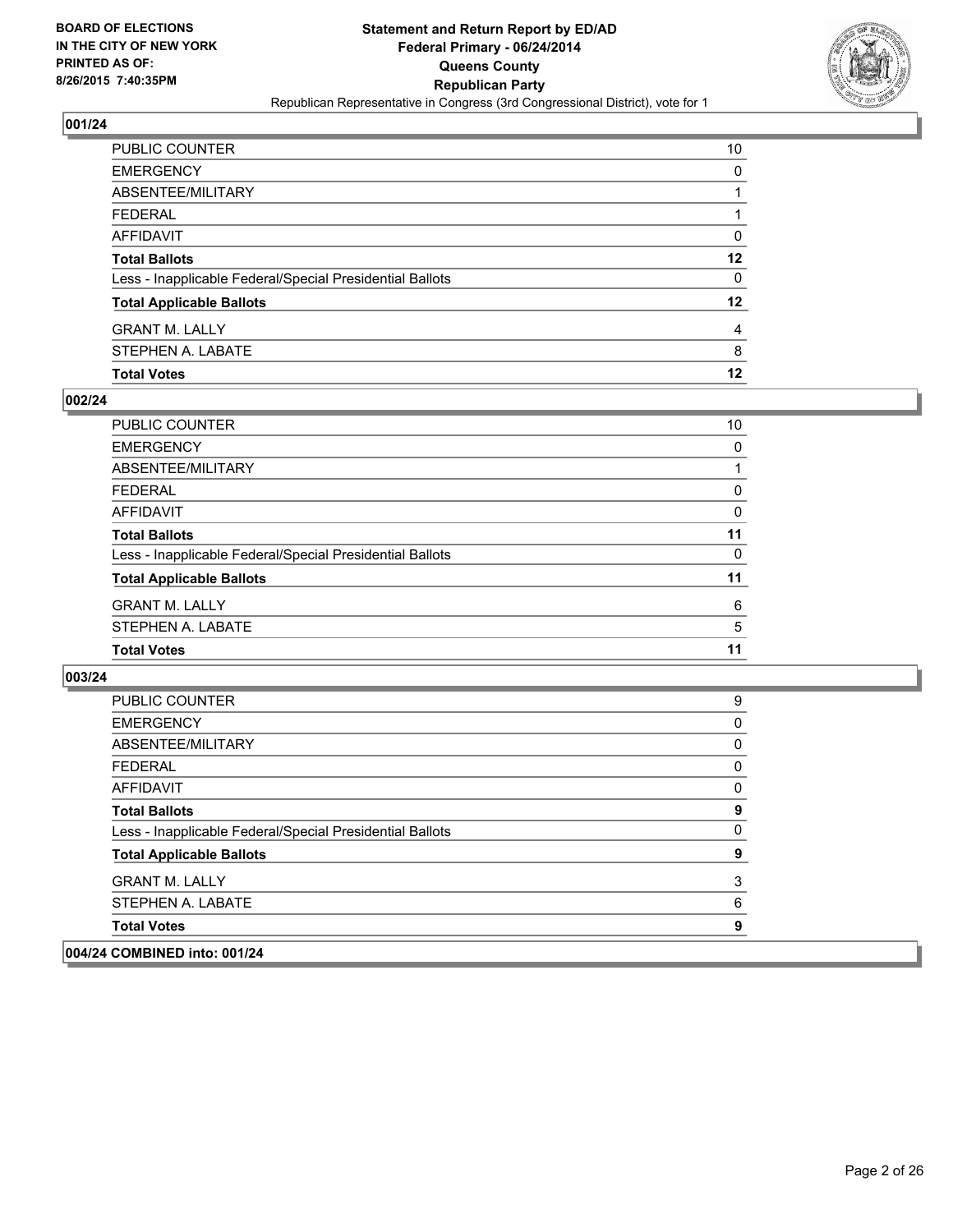

| PUBLIC COUNTER                                           |   |
|----------------------------------------------------------|---|
| <b>EMERGENCY</b>                                         | 0 |
| ABSENTEE/MILITARY                                        |   |
| <b>FEDERAL</b>                                           | 0 |
| <b>AFFIDAVIT</b>                                         | 0 |
| <b>Total Ballots</b>                                     | 8 |
| Less - Inapplicable Federal/Special Presidential Ballots | 0 |
| <b>Total Applicable Ballots</b>                          | 8 |
| <b>GRANT M. LALLY</b>                                    |   |
| STEPHEN A. LABATE                                        |   |
| <b>Total Votes</b>                                       | 8 |

#### **006/24**

| PUBLIC COUNTER                                           | 9              |
|----------------------------------------------------------|----------------|
| <b>EMERGENCY</b>                                         | 0              |
| ABSENTEE/MILITARY                                        | $\overline{2}$ |
| <b>FEDERAL</b>                                           | 0              |
| <b>AFFIDAVIT</b>                                         | 0              |
| <b>Total Ballots</b>                                     | 11             |
| Less - Inapplicable Federal/Special Presidential Ballots | 0              |
| <b>Total Applicable Ballots</b>                          | 11             |
| <b>GRANT M. LALLY</b>                                    | 7              |
| STEPHEN A. LABATE                                        | 4              |
| <b>Total Votes</b>                                       | 11             |
|                                                          |                |

#### **007/24 COMBINED into: 005/24**

#### **008/24**

| <b>PUBLIC COUNTER</b>                                    | 3 |
|----------------------------------------------------------|---|
| <b>EMERGENCY</b>                                         | 0 |
| ABSENTEE/MILITARY                                        | 0 |
| <b>FEDERAL</b>                                           | 0 |
| <b>AFFIDAVIT</b>                                         | 0 |
| <b>Total Ballots</b>                                     | 3 |
| Less - Inapplicable Federal/Special Presidential Ballots | 0 |
| <b>Total Applicable Ballots</b>                          | 3 |
| <b>GRANT M. LALLY</b>                                    | 1 |
| STEPHEN A. LABATE                                        | 2 |
| <b>Total Votes</b>                                       | 3 |
|                                                          |   |

**009/24 COMBINED into: 008/24**

**010/24 COMBINED into: 061/24**

**011/24 COMBINED into: 061/24**

**012/24 COMBINED into: 061/24**

**013/24 COMBINED into: 061/24**

#### **014/24 COMBINED into: 061/24**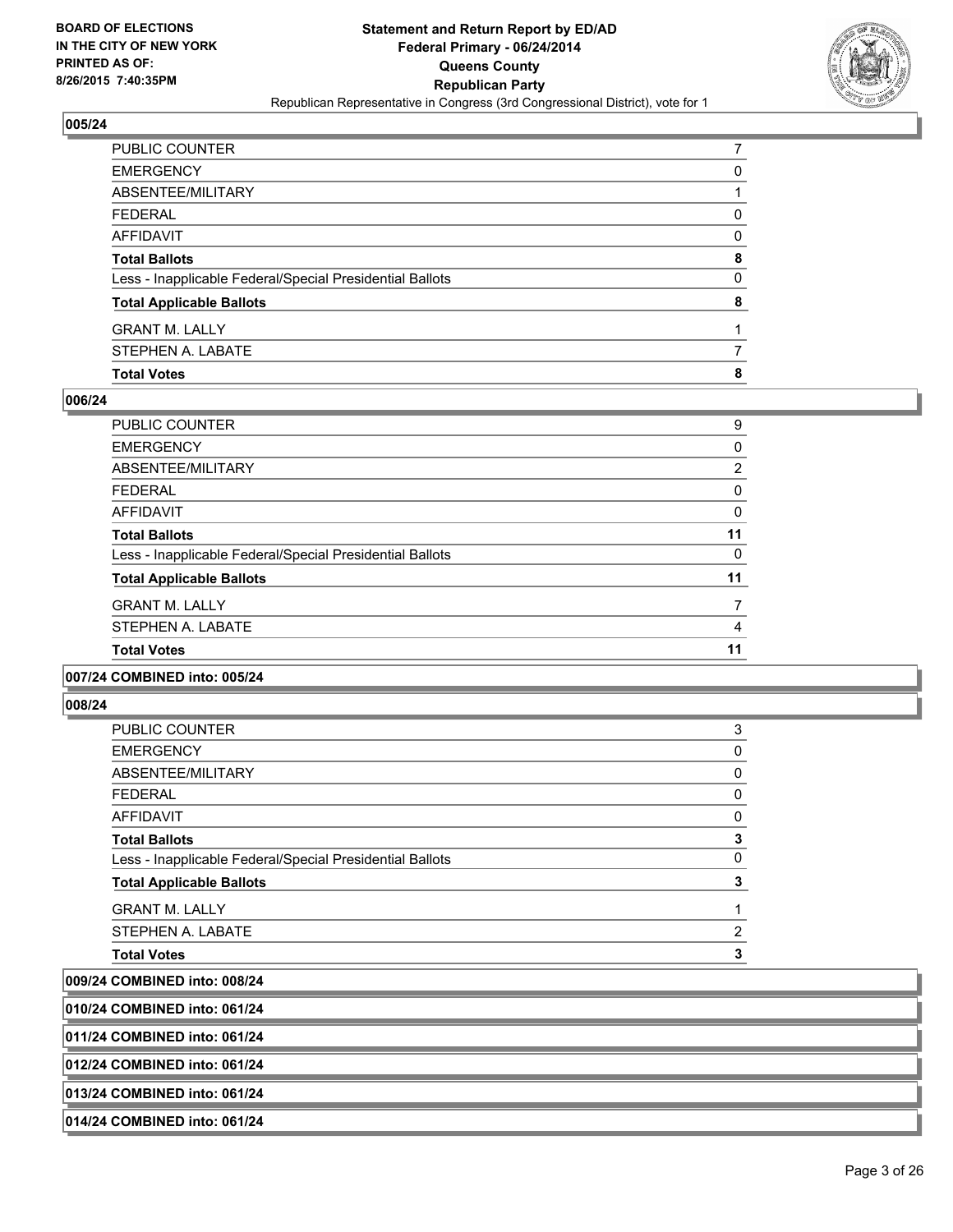

#### **015/24 COMBINED into: 001/24**

| <b>PUBLIC COUNTER</b>                                    | 15 |
|----------------------------------------------------------|----|
| <b>EMERGENCY</b>                                         | 0  |
| ABSENTEE/MILITARY                                        | 5  |
| <b>FEDERAL</b>                                           | 0  |
| AFFIDAVIT                                                | 0  |
| <b>Total Ballots</b>                                     | 20 |
| Less - Inapplicable Federal/Special Presidential Ballots | 0  |
| <b>Total Applicable Ballots</b>                          | 20 |
| <b>GRANT M. LALLY</b>                                    | 8  |
| STEPHEN A. LABATE                                        | 12 |
| <b>Total Votes</b>                                       | 20 |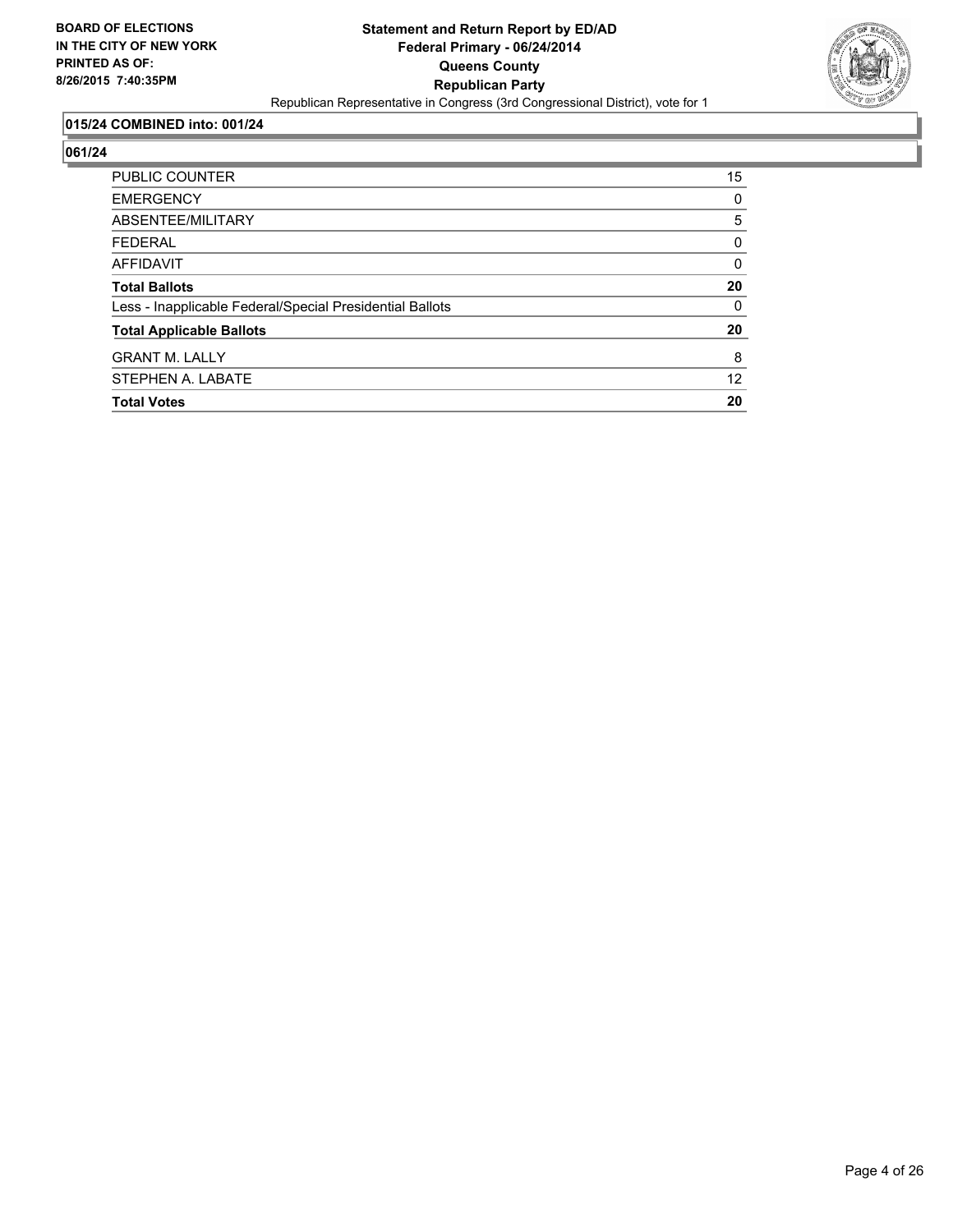

| PUBLIC COUNTER                                           |   |
|----------------------------------------------------------|---|
| <b>EMERGENCY</b>                                         | 0 |
| ABSENTEE/MILITARY                                        | 0 |
| <b>FEDERAL</b>                                           | 0 |
| <b>AFFIDAVIT</b>                                         | 0 |
| <b>Total Ballots</b>                                     | 7 |
| Less - Inapplicable Federal/Special Presidential Ballots | 0 |
| <b>Total Applicable Ballots</b>                          |   |
| <b>GRANT M. LALLY</b>                                    | 3 |
| STEPHEN A. LABATE                                        | 4 |
| <b>Total Votes</b>                                       | 7 |

| <b>PUBLIC COUNTER</b>                                    | 3 |
|----------------------------------------------------------|---|
| <b>EMERGENCY</b>                                         | 0 |
| ABSENTEE/MILITARY                                        | 0 |
| <b>FEDERAL</b>                                           | 0 |
| AFFIDAVIT                                                | 0 |
| <b>Total Ballots</b>                                     | 3 |
| Less - Inapplicable Federal/Special Presidential Ballots | 0 |
| <b>Total Applicable Ballots</b>                          | 3 |
| <b>GRANT M. LALLY</b>                                    | 2 |
| STEPHEN A. LABATE                                        |   |
| <b>Total Votes</b>                                       | 3 |
|                                                          |   |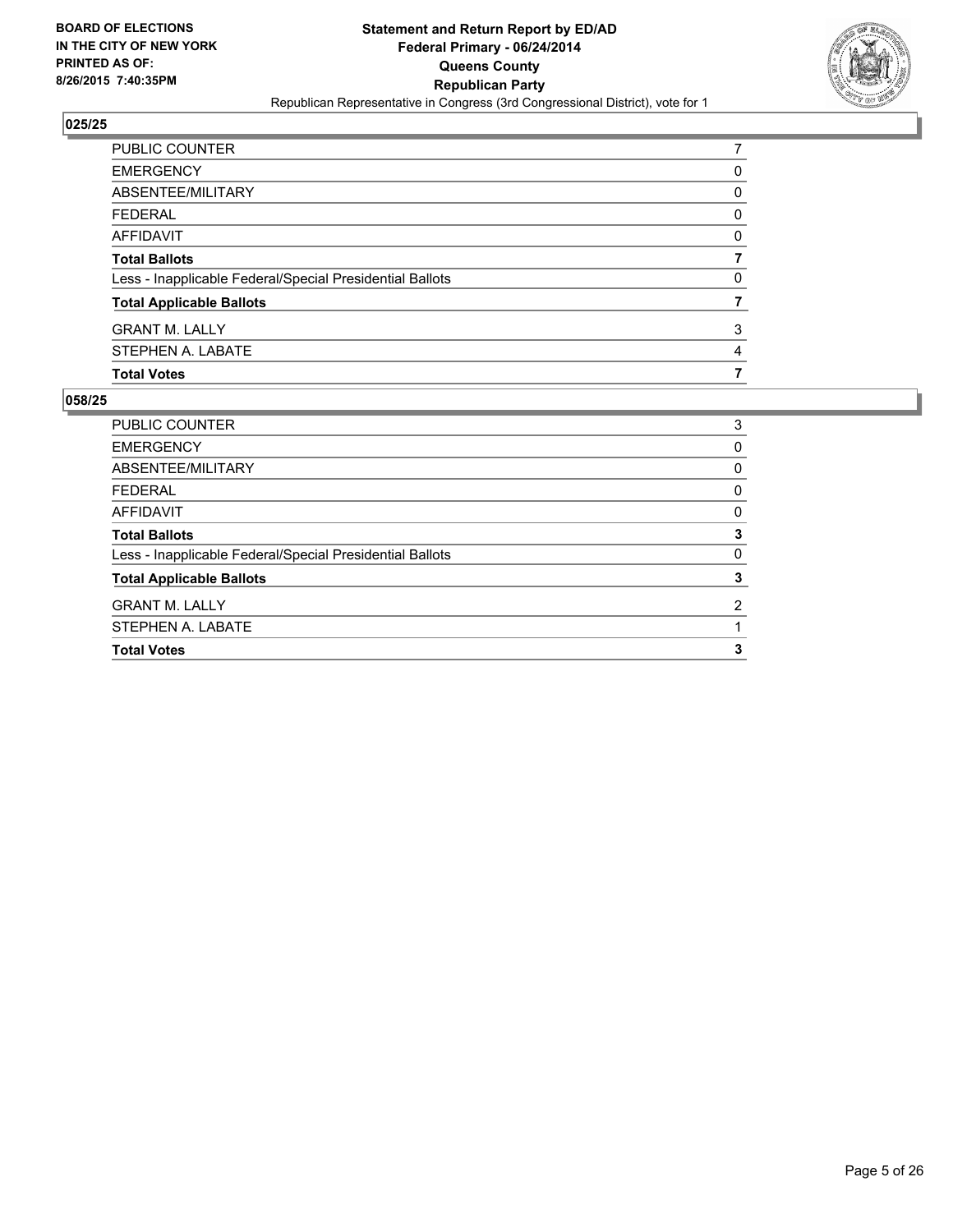

| PUBLIC COUNTER                                           | 14 |
|----------------------------------------------------------|----|
| <b>EMERGENCY</b>                                         | 0  |
| ABSENTEE/MILITARY                                        | 0  |
| <b>FEDERAL</b>                                           | 0  |
| AFFIDAVIT                                                | 0  |
| <b>Total Ballots</b>                                     | 14 |
| Less - Inapplicable Federal/Special Presidential Ballots | 0  |
| <b>Total Applicable Ballots</b>                          | 14 |
| <b>GRANT M. LALLY</b>                                    | 4  |
| STEPHEN A. LABATE                                        | 10 |
| <b>Total Votes</b>                                       | 14 |

## **004/26**

| 18 |
|----|
| 0  |
|    |
| 0  |
| 0  |
| 19 |
| 0  |
| 19 |
| 12 |
| 6  |
| 18 |
|    |
|    |

| 11 |
|----|
| 0  |
|    |
| 0  |
| 0  |
| 12 |
| 0  |
| 12 |
| 4  |
|    |
|    |
| 12 |
|    |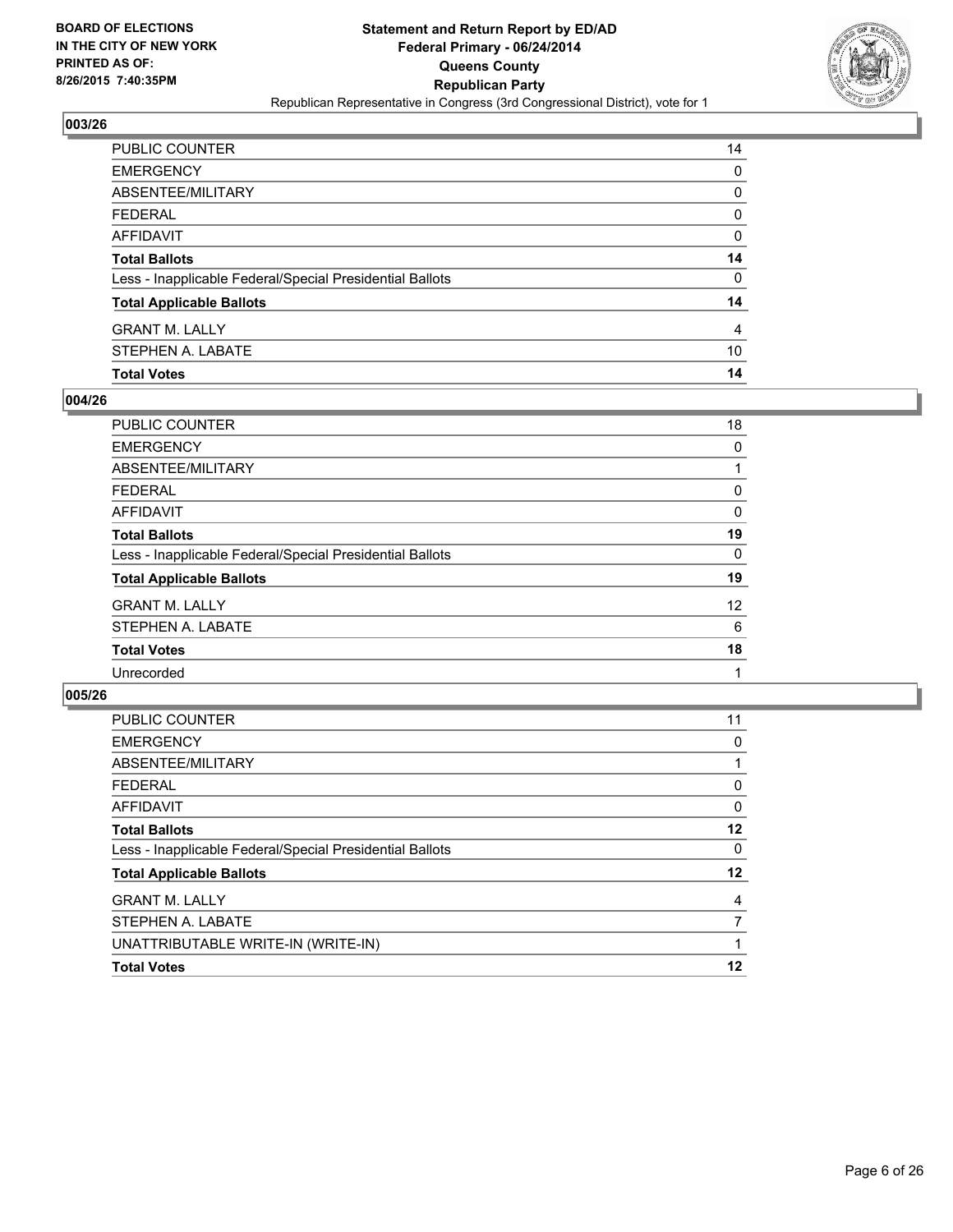

| PUBLIC COUNTER                                           | 3              |
|----------------------------------------------------------|----------------|
| <b>EMERGENCY</b>                                         | 0              |
| <b>ABSENTEE/MILITARY</b>                                 | 0              |
| <b>FEDERAL</b>                                           |                |
| AFFIDAVIT                                                | 0              |
| <b>Total Ballots</b>                                     | 4              |
| Less - Inapplicable Federal/Special Presidential Ballots | 0              |
| <b>Total Applicable Ballots</b>                          | 4              |
| <b>GRANT M. LALLY</b>                                    | $\overline{2}$ |
| STEPHEN A. LABATE                                        | $\overline{2}$ |
| <b>Total Votes</b>                                       | 4              |

## **007/26**

| <b>PUBLIC COUNTER</b>                                    | 7              |
|----------------------------------------------------------|----------------|
| <b>EMERGENCY</b>                                         | 0              |
| ABSENTEE/MILITARY                                        | $\overline{2}$ |
| <b>FEDERAL</b>                                           | 0              |
| AFFIDAVIT                                                |                |
| <b>Total Ballots</b>                                     | 10             |
| Less - Inapplicable Federal/Special Presidential Ballots | 0              |
| <b>Total Applicable Ballots</b>                          | 10             |
| <b>GRANT M. LALLY</b>                                    | 3              |
| STEPHEN A. LABATE                                        | 6              |
| <b>Total Votes</b>                                       | 9              |
| Unrecorded                                               |                |
|                                                          |                |

| <b>PUBLIC COUNTER</b>                                    | 13       |
|----------------------------------------------------------|----------|
| <b>EMERGENCY</b>                                         | 0        |
| ABSENTEE/MILITARY                                        |          |
| <b>FEDERAL</b>                                           | 0        |
| <b>AFFIDAVIT</b>                                         | $\Omega$ |
| <b>Total Ballots</b>                                     | 14       |
| Less - Inapplicable Federal/Special Presidential Ballots | 0        |
| <b>Total Applicable Ballots</b>                          | 14       |
| <b>GRANT M. LALLY</b>                                    | 3        |
| STEPHEN A. LABATE                                        | 11       |
| <b>Total Votes</b>                                       | 14       |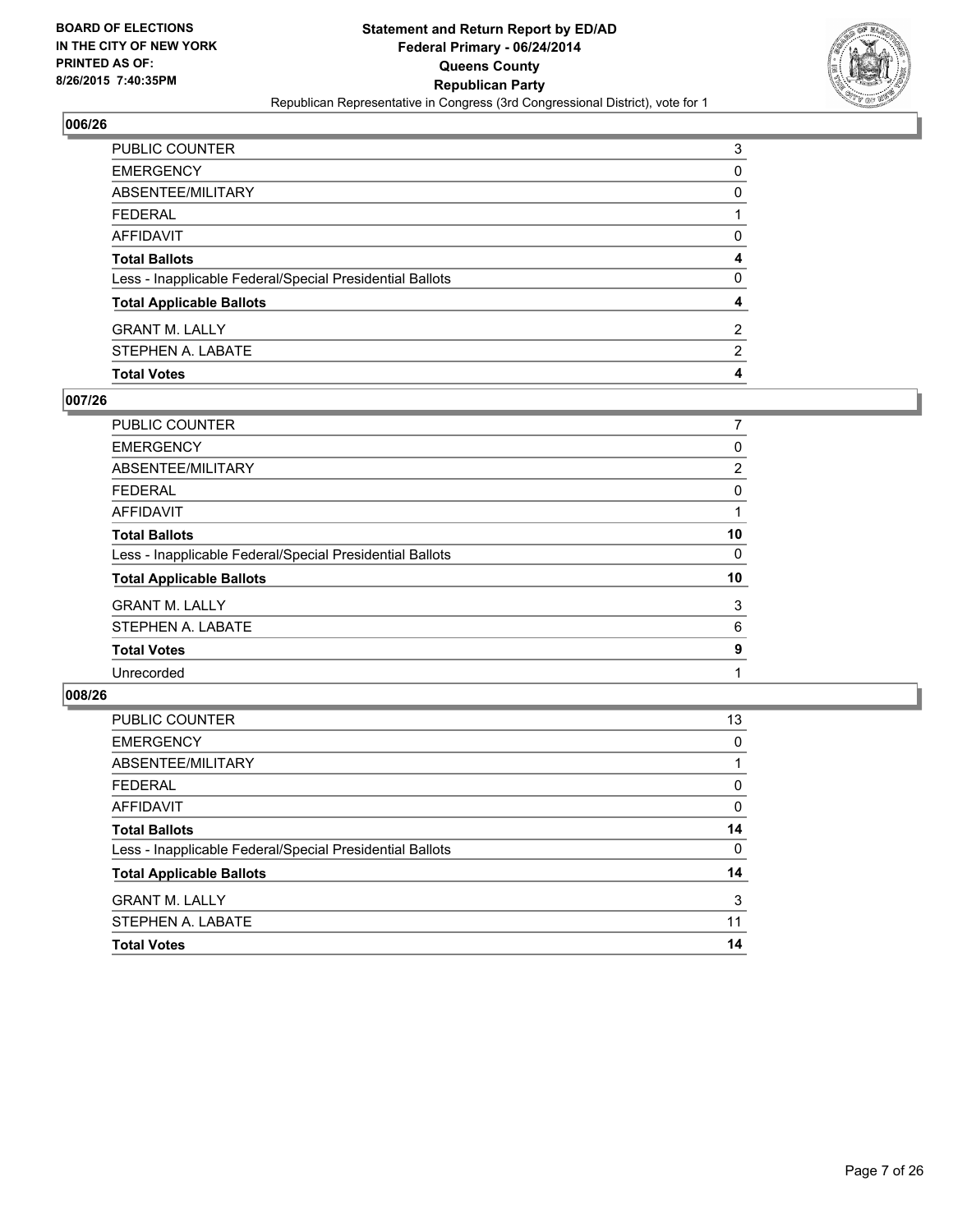

| PUBLIC COUNTER                                           | 15 |
|----------------------------------------------------------|----|
| <b>EMERGENCY</b>                                         | 0  |
| ABSENTEE/MILITARY                                        |    |
| <b>FEDERAL</b>                                           | 0  |
| <b>AFFIDAVIT</b>                                         |    |
| <b>Total Ballots</b>                                     | 17 |
| Less - Inapplicable Federal/Special Presidential Ballots | 0  |
| <b>Total Applicable Ballots</b>                          | 17 |
| <b>GRANT M. LALLY</b>                                    | 3  |
| STEPHEN A. LABATE                                        | 14 |
| <b>Total Votes</b>                                       | 17 |

## **010/26**

| PUBLIC COUNTER                                           | 16             |
|----------------------------------------------------------|----------------|
| <b>EMERGENCY</b>                                         | 0              |
| ABSENTEE/MILITARY                                        | $\overline{2}$ |
| <b>FEDERAL</b>                                           | 0              |
| <b>AFFIDAVIT</b>                                         | 0              |
| <b>Total Ballots</b>                                     | 18             |
| Less - Inapplicable Federal/Special Presidential Ballots | 0              |
| <b>Total Applicable Ballots</b>                          | 18             |
| <b>GRANT M. LALLY</b>                                    | 7              |
| STEPHEN A. LABATE                                        | 11             |
| <b>Total Votes</b>                                       | 18             |
|                                                          |                |

| PUBLIC COUNTER                                           | 13 |
|----------------------------------------------------------|----|
| <b>EMERGENCY</b>                                         | 0  |
| ABSENTEE/MILITARY                                        |    |
| <b>FEDERAL</b>                                           | 0  |
| AFFIDAVIT                                                | 1  |
| <b>Total Ballots</b>                                     | 15 |
| Less - Inapplicable Federal/Special Presidential Ballots | 0  |
| <b>Total Applicable Ballots</b>                          | 15 |
| <b>GRANT M. LALLY</b>                                    | 0  |
| STEPHEN A. LABATE                                        | 15 |
| <b>Total Votes</b>                                       | 15 |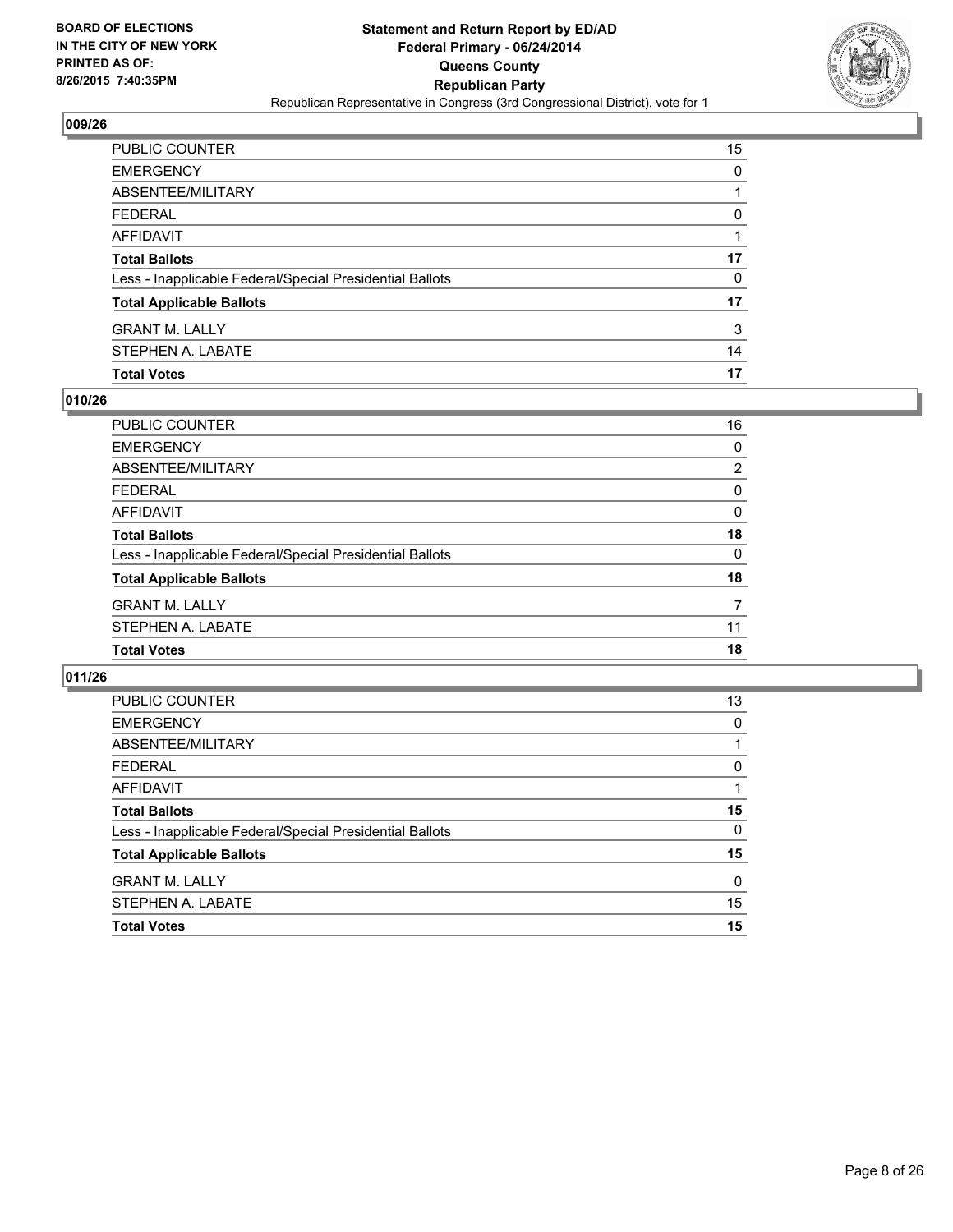

| PUBLIC COUNTER                                           | 12 <sup>2</sup> |
|----------------------------------------------------------|-----------------|
| <b>EMERGENCY</b>                                         | 0               |
| ABSENTEE/MILITARY                                        | 0               |
| <b>FEDERAL</b>                                           | 0               |
| AFFIDAVIT                                                | 0               |
| <b>Total Ballots</b>                                     | 12              |
| Less - Inapplicable Federal/Special Presidential Ballots | 0               |
| <b>Total Applicable Ballots</b>                          | 12              |
| <b>GRANT M. LALLY</b>                                    | 6               |
| STEPHEN A. LABATE                                        | 6               |
| <b>Total Votes</b>                                       | 12              |

## **013/26**

| PUBLIC COUNTER                                           | 16 |
|----------------------------------------------------------|----|
| <b>EMERGENCY</b>                                         | 0  |
| ABSENTEE/MILITARY                                        | 0  |
| <b>FEDERAL</b>                                           | 0  |
| <b>AFFIDAVIT</b>                                         |    |
| <b>Total Ballots</b>                                     | 17 |
| Less - Inapplicable Federal/Special Presidential Ballots | 0  |
| <b>Total Applicable Ballots</b>                          | 17 |
| <b>GRANT M. LALLY</b>                                    | 3  |
| STEPHEN A. LABATE                                        | 14 |
| <b>Total Votes</b>                                       | 17 |

| <b>PUBLIC COUNTER</b>                                    | 19             |
|----------------------------------------------------------|----------------|
| <b>EMERGENCY</b>                                         | 0              |
| ABSENTEE/MILITARY                                        | $\overline{2}$ |
| <b>FEDERAL</b>                                           | 0              |
| AFFIDAVIT                                                | 0              |
| <b>Total Ballots</b>                                     | 21             |
| Less - Inapplicable Federal/Special Presidential Ballots | 0              |
| <b>Total Applicable Ballots</b>                          | 21             |
| <b>GRANT M. LALLY</b>                                    | 10             |
| STEPHEN A. LABATE                                        | 11             |
| <b>Total Votes</b>                                       | 21             |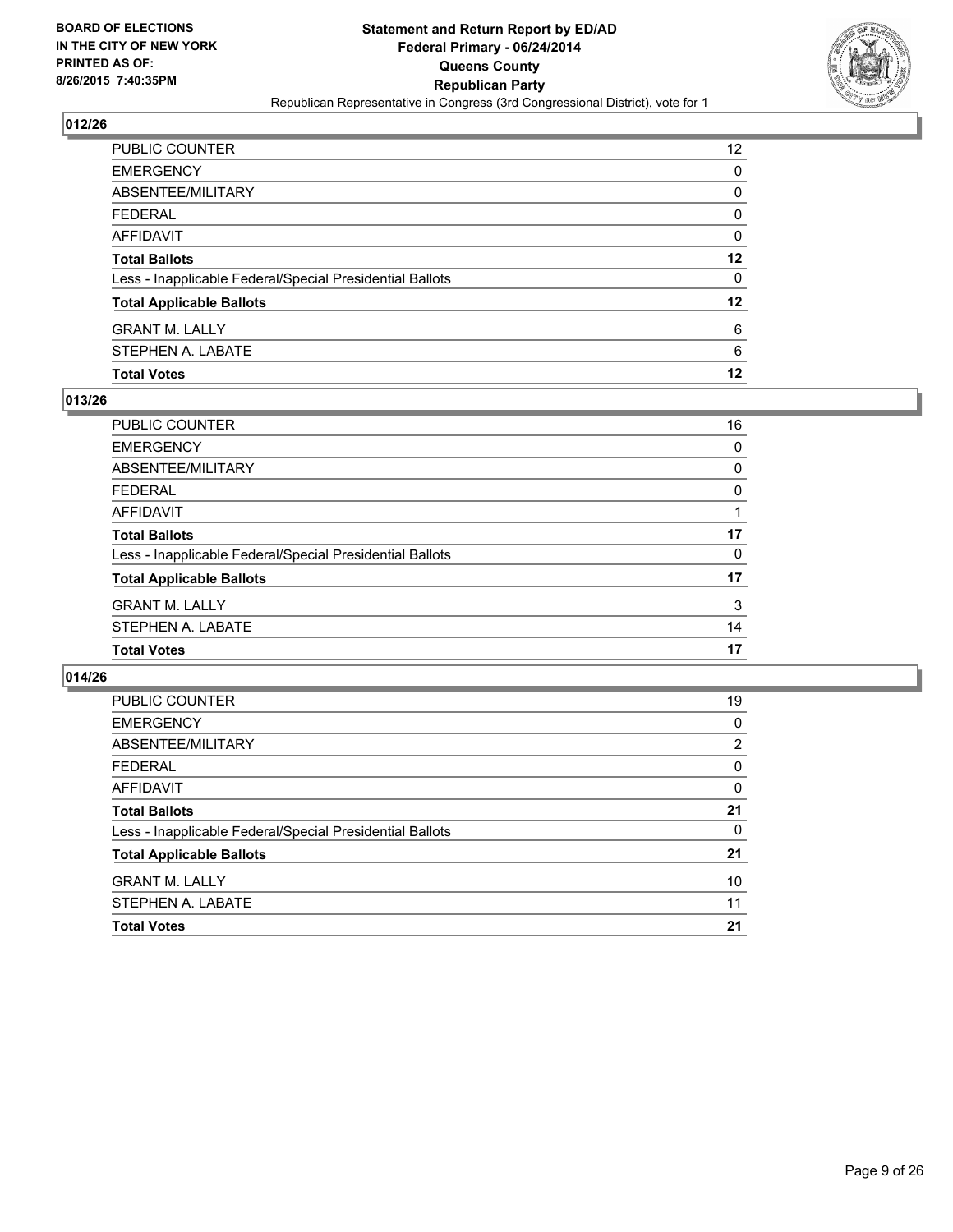

| <b>Total Votes</b>                                       | 12                |
|----------------------------------------------------------|-------------------|
| STEPHEN A. LABATE                                        | 6                 |
| <b>GRANT M. LALLY</b>                                    | 6                 |
| <b>Total Applicable Ballots</b>                          | 12                |
| Less - Inapplicable Federal/Special Presidential Ballots | 0                 |
| <b>Total Ballots</b>                                     | 12                |
| <b>AFFIDAVIT</b>                                         | 0                 |
| <b>FEDERAL</b>                                           | 0                 |
| ABSENTEE/MILITARY                                        | 0                 |
| <b>EMERGENCY</b>                                         | 0                 |
| PUBLIC COUNTER                                           | $12 \overline{ }$ |

## **016/26**

| PUBLIC COUNTER                                           | 15       |
|----------------------------------------------------------|----------|
| <b>EMERGENCY</b>                                         | 0        |
| <b>ABSENTEE/MILITARY</b>                                 |          |
| <b>FEDERAL</b>                                           | 0        |
| <b>AFFIDAVIT</b>                                         | 0        |
| <b>Total Ballots</b>                                     | 16       |
| Less - Inapplicable Federal/Special Presidential Ballots | $\Omega$ |
| <b>Total Applicable Ballots</b>                          | 16       |
| <b>GRANT M. LALLY</b>                                    | 6        |
| STEPHEN A. LABATE                                        | 10       |
| <b>Total Votes</b>                                       | 16       |

| <b>PUBLIC COUNTER</b>                                    |                |
|----------------------------------------------------------|----------------|
| <b>EMERGENCY</b>                                         | 0              |
| ABSENTEE/MILITARY                                        | 0              |
| <b>FEDERAL</b>                                           | 0              |
| AFFIDAVIT                                                | 0              |
| <b>Total Ballots</b>                                     | 7              |
| Less - Inapplicable Federal/Special Presidential Ballots | 0              |
| <b>Total Applicable Ballots</b>                          |                |
| <b>GRANT M. LALLY</b>                                    | $\overline{2}$ |
| STEPHEN A. LABATE                                        | 5              |
| <b>Total Votes</b>                                       |                |
|                                                          |                |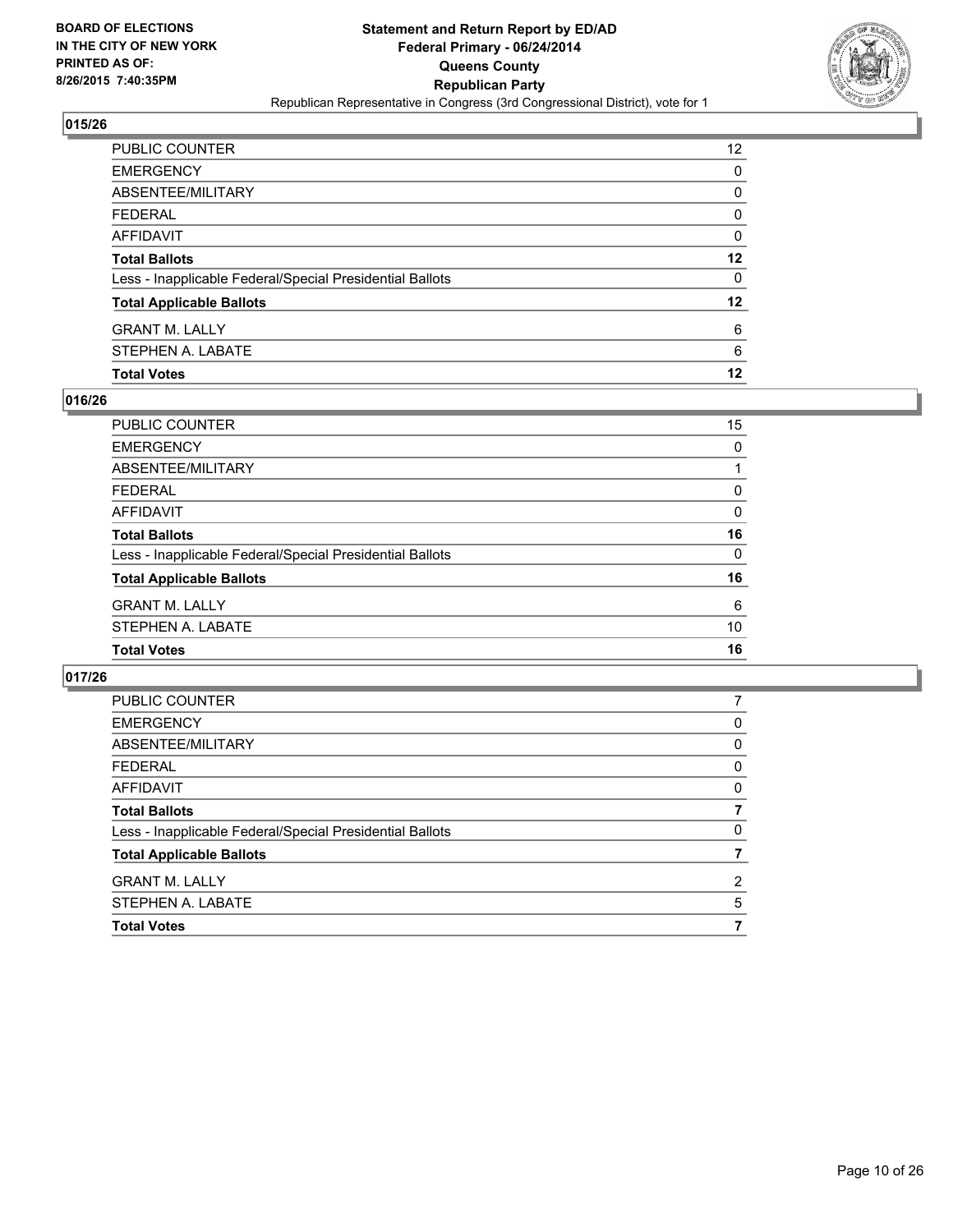

| PUBLIC COUNTER                                           | 18                |
|----------------------------------------------------------|-------------------|
| <b>EMERGENCY</b>                                         | 0                 |
| ABSENTEE/MILITARY                                        | 2                 |
| <b>FEDERAL</b>                                           | 0                 |
| AFFIDAVIT                                                | 0                 |
| <b>Total Ballots</b>                                     | 20                |
| Less - Inapplicable Federal/Special Presidential Ballots | $\Omega$          |
| <b>Total Applicable Ballots</b>                          | 20                |
| <b>GRANT M. LALLY</b>                                    | 8                 |
| STEPHEN A. LABATE                                        | $12 \overline{ }$ |
| <b>Total Votes</b>                                       | 20                |

## **019/26**

| PUBLIC COUNTER                                           | 15       |
|----------------------------------------------------------|----------|
| <b>EMERGENCY</b>                                         | 0        |
| <b>ABSENTEE/MILITARY</b>                                 |          |
| <b>FEDERAL</b>                                           | 0        |
| <b>AFFIDAVIT</b>                                         | 0        |
| <b>Total Ballots</b>                                     | 16       |
| Less - Inapplicable Federal/Special Presidential Ballots | $\Omega$ |
| <b>Total Applicable Ballots</b>                          | 16       |
| <b>GRANT M. LALLY</b>                                    | 9        |
| STEPHEN A. LABATE                                        | 7        |
| <b>Total Votes</b>                                       | 16       |
|                                                          |          |

| PUBLIC COUNTER                                           | 12       |
|----------------------------------------------------------|----------|
| <b>EMERGENCY</b>                                         | $\Omega$ |
| ABSENTEE/MILITARY                                        | 0        |
| <b>FEDERAL</b>                                           | 0        |
| AFFIDAVIT                                                | 0        |
| <b>Total Ballots</b>                                     | 12       |
| Less - Inapplicable Federal/Special Presidential Ballots | $\Omega$ |
| <b>Total Applicable Ballots</b>                          | $12 \,$  |
| <b>GRANT M. LALLY</b>                                    | 7        |
| STEPHEN A. LABATE                                        | 5        |
| <b>Total Votes</b>                                       | 12       |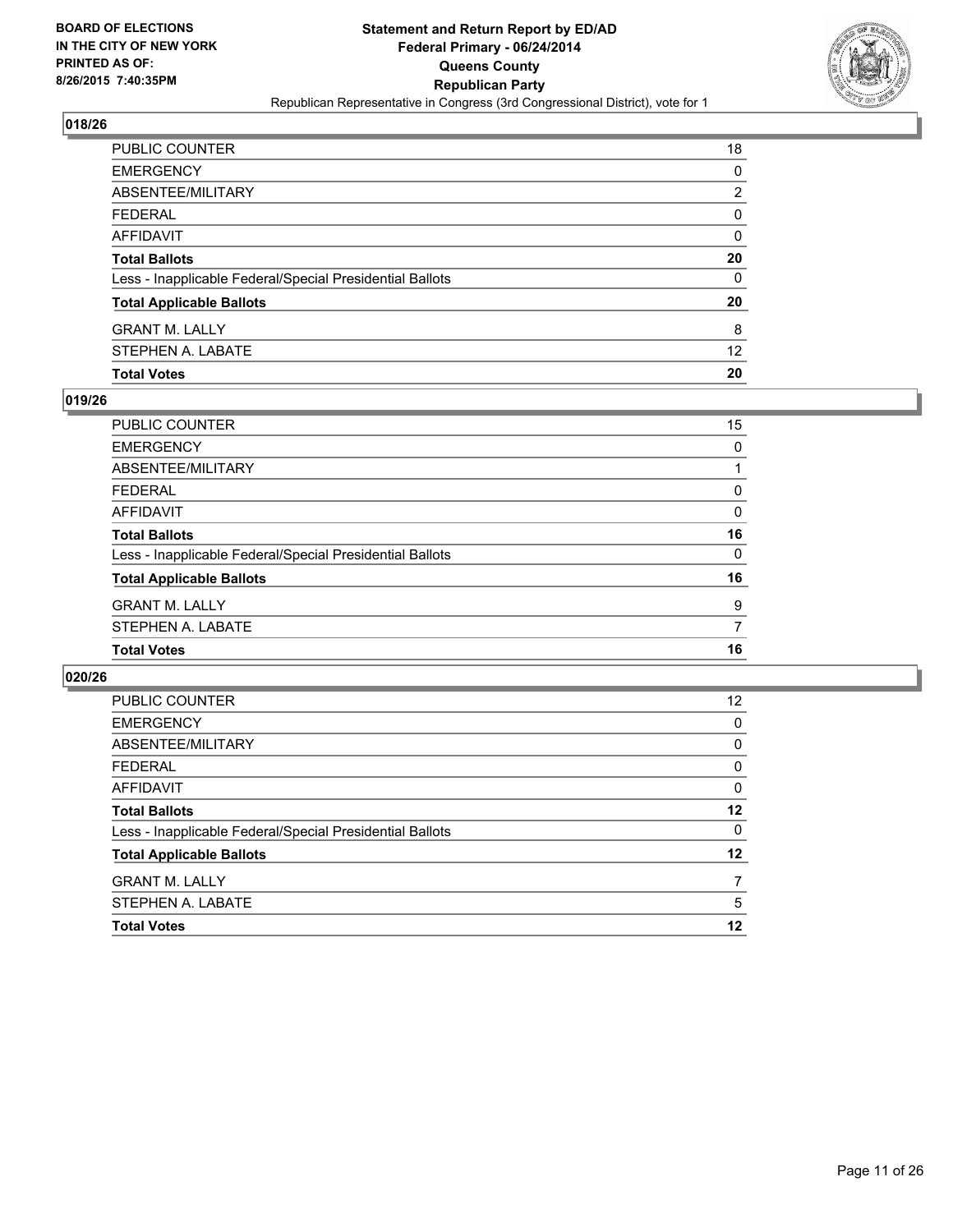

| PUBLIC COUNTER                                           | 8 |
|----------------------------------------------------------|---|
| EMERGENCY                                                | 0 |
| ABSENTEE/MILITARY                                        | 0 |
| FEDERAL                                                  | 0 |
| AFFIDAVIT                                                | 0 |
| <b>Total Ballots</b>                                     | 8 |
| Less - Inapplicable Federal/Special Presidential Ballots | 0 |
| <b>Total Applicable Ballots</b>                          | 8 |
| GRANT M. LALLY                                           | 3 |
| STEPHEN A. LABATE                                        | 5 |
| <b>Total Votes</b>                                       | 8 |

## **022/26**

| PUBLIC COUNTER                                           | 6              |
|----------------------------------------------------------|----------------|
| <b>EMERGENCY</b>                                         | 0              |
| ABSENTEE/MILITARY                                        |                |
| <b>FEDERAL</b>                                           | 0              |
| AFFIDAVIT                                                | 0              |
| <b>Total Ballots</b>                                     |                |
| Less - Inapplicable Federal/Special Presidential Ballots | 0              |
| <b>Total Applicable Ballots</b>                          |                |
| <b>GRANT M. LALLY</b>                                    | $\overline{2}$ |
| STEPHEN A. LABATE                                        | 5              |
| <b>Total Votes</b>                                       | 7              |

| PUBLIC COUNTER                                           | 6        |
|----------------------------------------------------------|----------|
| <b>EMERGENCY</b>                                         | 0        |
| ABSENTEE/MILITARY                                        |          |
| <b>FEDERAL</b>                                           | 0        |
| AFFIDAVIT                                                | 0        |
| <b>Total Ballots</b>                                     |          |
| Less - Inapplicable Federal/Special Presidential Ballots | $\Omega$ |
| <b>Total Applicable Ballots</b>                          |          |
| <b>GRANT M. LALLY</b>                                    |          |
| STEPHEN A. LABATE                                        | 6        |
| <b>Total Votes</b>                                       |          |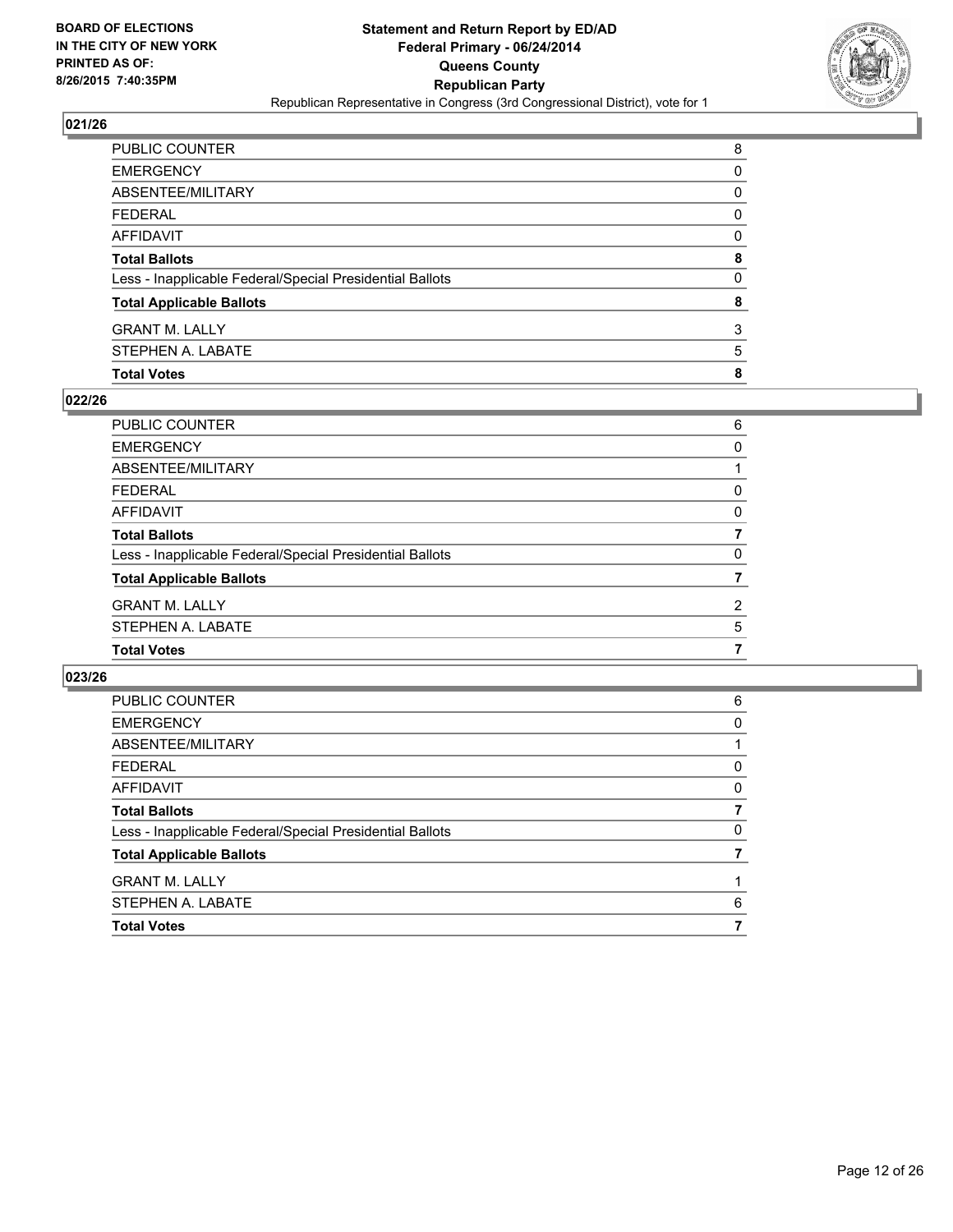

| <b>Total Votes</b>                                       | 4 |
|----------------------------------------------------------|---|
| STEPHEN A. LABATE                                        | 2 |
| <b>GRANT M. LALLY</b>                                    | 2 |
| <b>Total Applicable Ballots</b>                          | 4 |
| Less - Inapplicable Federal/Special Presidential Ballots | 0 |
| <b>Total Ballots</b>                                     | 4 |
| AFFIDAVIT                                                | 0 |
| <b>FEDERAL</b>                                           | 0 |
| <b>ABSENTEE/MILITARY</b>                                 | 0 |
| <b>EMERGENCY</b>                                         | 0 |
| PUBLIC COUNTER                                           | 4 |

## **025/26**

| PUBLIC COUNTER                                           |                |
|----------------------------------------------------------|----------------|
| <b>EMERGENCY</b>                                         | 0              |
| ABSENTEE/MILITARY                                        | $\overline{2}$ |
| <b>FEDERAL</b>                                           | 0              |
| <b>AFFIDAVIT</b>                                         | 0              |
| <b>Total Ballots</b>                                     | 9              |
| Less - Inapplicable Federal/Special Presidential Ballots | 0              |
| <b>Total Applicable Ballots</b>                          | 9              |
| <b>GRANT M. LALLY</b>                                    | 3              |
| STEPHEN A. LABATE                                        | 6              |
| <b>Total Votes</b>                                       | 9              |
|                                                          |                |

#### **026/26 COMBINED into: 019/26**

| <b>PUBLIC COUNTER</b>                                    | 3 |
|----------------------------------------------------------|---|
| <b>EMERGENCY</b>                                         | 0 |
| ABSENTEE/MILITARY                                        | 0 |
| FEDERAL                                                  | 0 |
| AFFIDAVIT                                                | 0 |
| <b>Total Ballots</b>                                     | 3 |
| Less - Inapplicable Federal/Special Presidential Ballots | 0 |
| <b>Total Applicable Ballots</b>                          | 3 |
| <b>GRANT M. LALLY</b>                                    | 3 |
| STEPHEN A. LABATE                                        | 0 |
| <b>Total Votes</b>                                       | 3 |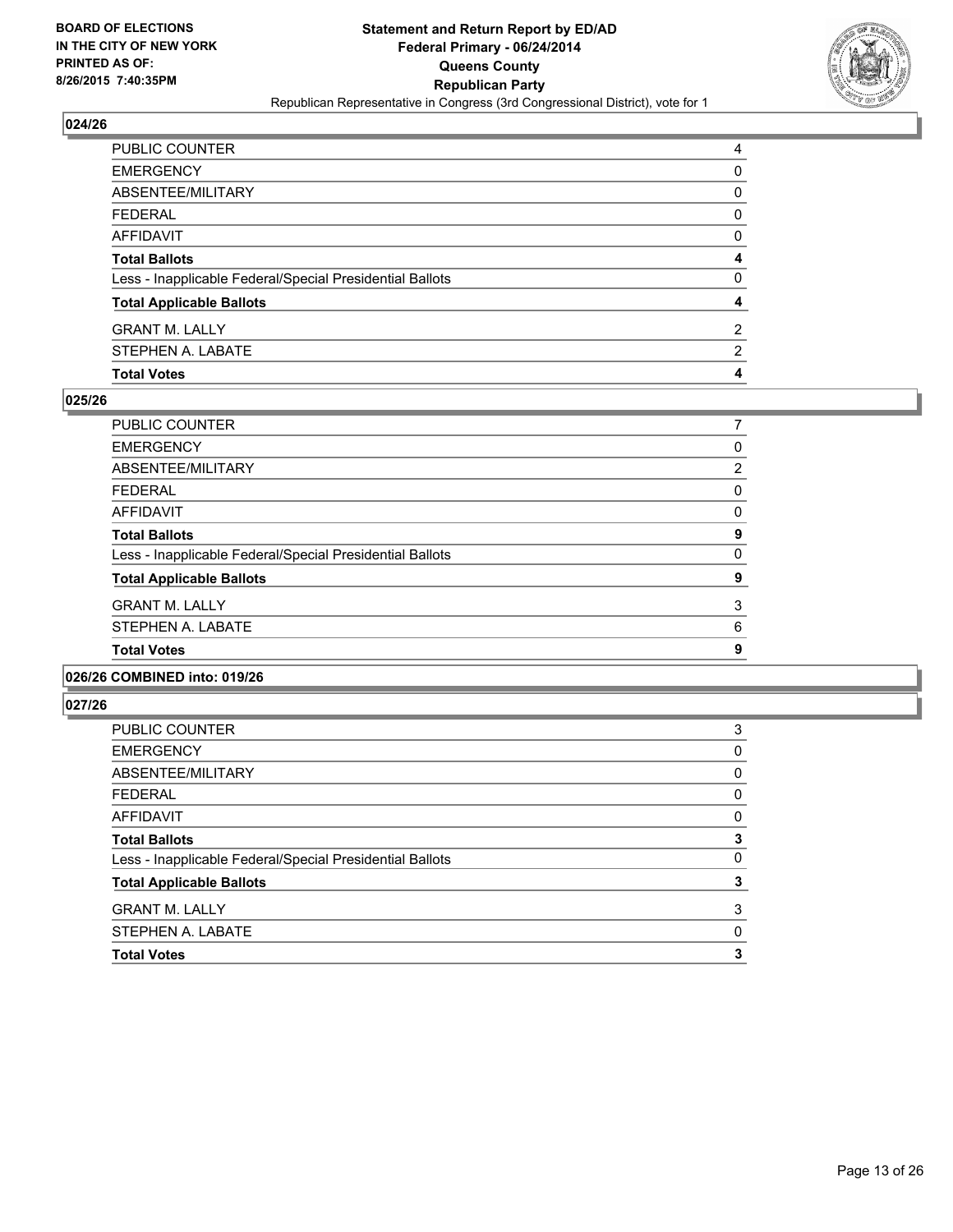

| PUBLIC COUNTER                                           | 15 |
|----------------------------------------------------------|----|
| <b>EMERGENCY</b>                                         | 0  |
| ABSENTEE/MILITARY                                        |    |
| <b>FEDERAL</b>                                           | 0  |
| AFFIDAVIT                                                | 0  |
| <b>Total Ballots</b>                                     | 16 |
| Less - Inapplicable Federal/Special Presidential Ballots | 0  |
| <b>Total Applicable Ballots</b>                          | 16 |
| <b>GRANT M. LALLY</b>                                    | 13 |
| STEPHEN A. LABATE                                        | 3  |
| <b>Total Votes</b>                                       | 16 |

## **029/26**

| PUBLIC COUNTER                                           | 17 |
|----------------------------------------------------------|----|
| <b>EMERGENCY</b>                                         | 0  |
| ABSENTEE/MILITARY                                        | 0  |
| <b>FEDERAL</b>                                           | 0  |
| <b>AFFIDAVIT</b>                                         | 0  |
| <b>Total Ballots</b>                                     | 17 |
| Less - Inapplicable Federal/Special Presidential Ballots | 0  |
| <b>Total Applicable Ballots</b>                          | 17 |
| <b>GRANT M. LALLY</b>                                    | 9  |
| STEPHEN A. LABATE                                        | 8  |
| <b>Total Votes</b>                                       | 17 |

| PUBLIC COUNTER                                           | 20 |
|----------------------------------------------------------|----|
| <b>EMERGENCY</b>                                         | 0  |
| ABSENTEE/MILITARY                                        |    |
| <b>FEDERAL</b>                                           | 0  |
| AFFIDAVIT                                                | 0  |
| <b>Total Ballots</b>                                     | 21 |
| Less - Inapplicable Federal/Special Presidential Ballots | 0  |
| <b>Total Applicable Ballots</b>                          | 21 |
| <b>GRANT M. LALLY</b>                                    | 14 |
| STEPHEN A. LABATE                                        | 7  |
| <b>Total Votes</b>                                       | 21 |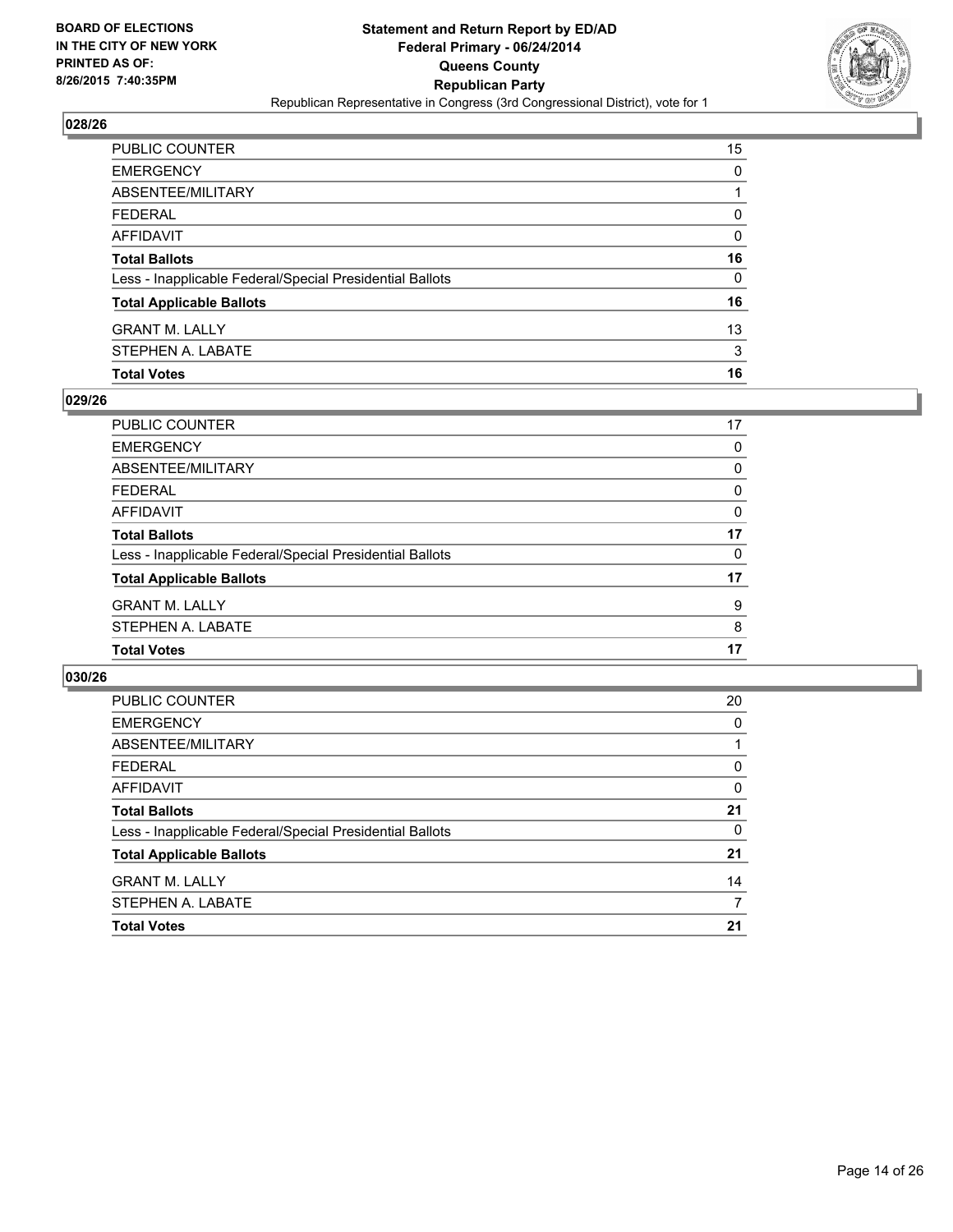

| PUBLIC COUNTER                                           | 14 |
|----------------------------------------------------------|----|
| <b>EMERGENCY</b>                                         | 0  |
| <b>ABSENTEE/MILITARY</b>                                 | 4  |
| <b>FEDERAL</b>                                           | 0  |
| AFFIDAVIT                                                | 0  |
| <b>Total Ballots</b>                                     | 18 |
| Less - Inapplicable Federal/Special Presidential Ballots | 0  |
| <b>Total Applicable Ballots</b>                          | 18 |
| <b>GRANT M. LALLY</b>                                    | 11 |
| STEPHEN A. LABATE                                        |    |
| <b>Total Votes</b>                                       | 18 |

## **032/26**

| PUBLIC COUNTER                                           | 6              |
|----------------------------------------------------------|----------------|
| <b>EMERGENCY</b>                                         | 0              |
| ABSENTEE/MILITARY                                        | $\overline{2}$ |
| <b>FEDERAL</b>                                           | 0              |
| <b>AFFIDAVIT</b>                                         | 0              |
| <b>Total Ballots</b>                                     | 8              |
| Less - Inapplicable Federal/Special Presidential Ballots | 0              |
| <b>Total Applicable Ballots</b>                          | 8              |
| <b>GRANT M. LALLY</b>                                    | 4              |
| STEPHEN A. LABATE                                        | 4              |
| <b>Total Votes</b>                                       | 8              |

| <b>PUBLIC COUNTER</b>                                    |                |
|----------------------------------------------------------|----------------|
| <b>EMERGENCY</b>                                         | 0              |
| ABSENTEE/MILITARY                                        | $\overline{2}$ |
| <b>FEDERAL</b>                                           | 0              |
| AFFIDAVIT                                                | 0              |
| <b>Total Ballots</b>                                     | 9              |
| Less - Inapplicable Federal/Special Presidential Ballots | 0              |
| <b>Total Applicable Ballots</b>                          | 9              |
| <b>GRANT M. LALLY</b>                                    | 5              |
| STEPHEN A. LABATE                                        | 4              |
| <b>Total Votes</b>                                       | 9              |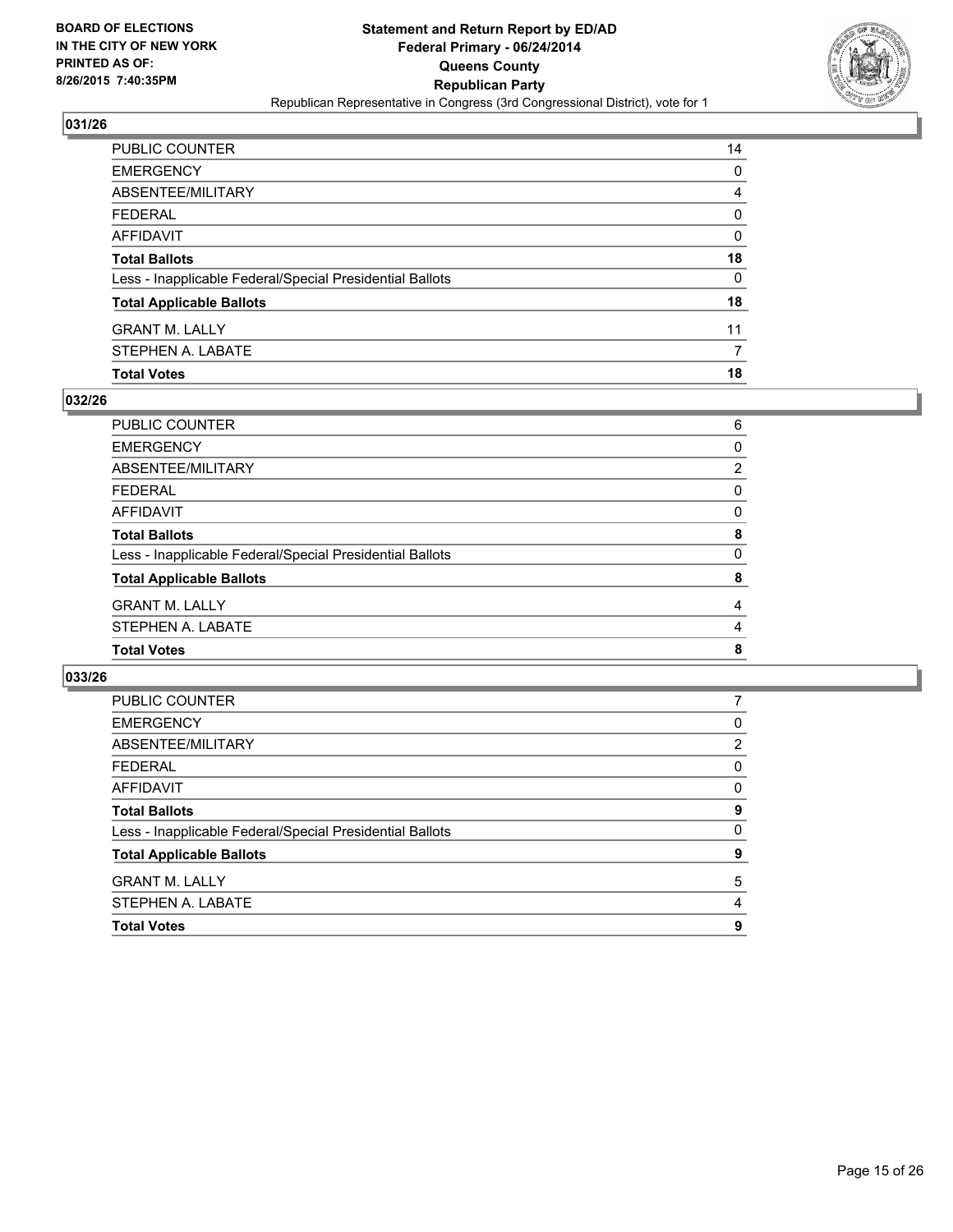

| PUBLIC COUNTER                                           | 3              |
|----------------------------------------------------------|----------------|
| EMERGENCY                                                | 0              |
| ABSENTEE/MILITARY                                        | 0              |
| FEDERAL                                                  | $\mathbf{0}$   |
| AFFIDAVIT                                                | 0              |
| <b>Total Ballots</b>                                     | 3              |
| Less - Inapplicable Federal/Special Presidential Ballots | 0              |
| <b>Total Applicable Ballots</b>                          | 3              |
| <b>GRANT M. LALLY</b>                                    | $\overline{2}$ |
| STEPHEN A. LABATE                                        |                |
| <b>Total Votes</b>                                       | 3              |

## **035/26**

| PUBLIC COUNTER                                           | 10 |
|----------------------------------------------------------|----|
| <b>EMERGENCY</b>                                         | 0  |
| ABSENTEE/MILITARY                                        | 6  |
| <b>FEDERAL</b>                                           | 1  |
| <b>AFFIDAVIT</b>                                         | 0  |
| <b>Total Ballots</b>                                     | 17 |
| Less - Inapplicable Federal/Special Presidential Ballots | 0  |
| <b>Total Applicable Ballots</b>                          | 17 |
| <b>GRANT M. LALLY</b>                                    | 9  |
| STEPHEN A. LABATE                                        | 8  |
| <b>Total Votes</b>                                       | 17 |

| <b>Total Applicable Ballots</b>                                                  | 4      |
|----------------------------------------------------------------------------------|--------|
|                                                                                  |        |
| <b>Total Ballots</b><br>Less - Inapplicable Federal/Special Presidential Ballots | 4<br>0 |
| AFFIDAVIT                                                                        | 0      |
| <b>FEDERAL</b>                                                                   | 0      |
| ABSENTEE/MILITARY                                                                |        |
| <b>EMERGENCY</b>                                                                 | 0      |
| PUBLIC COUNTER                                                                   | 3      |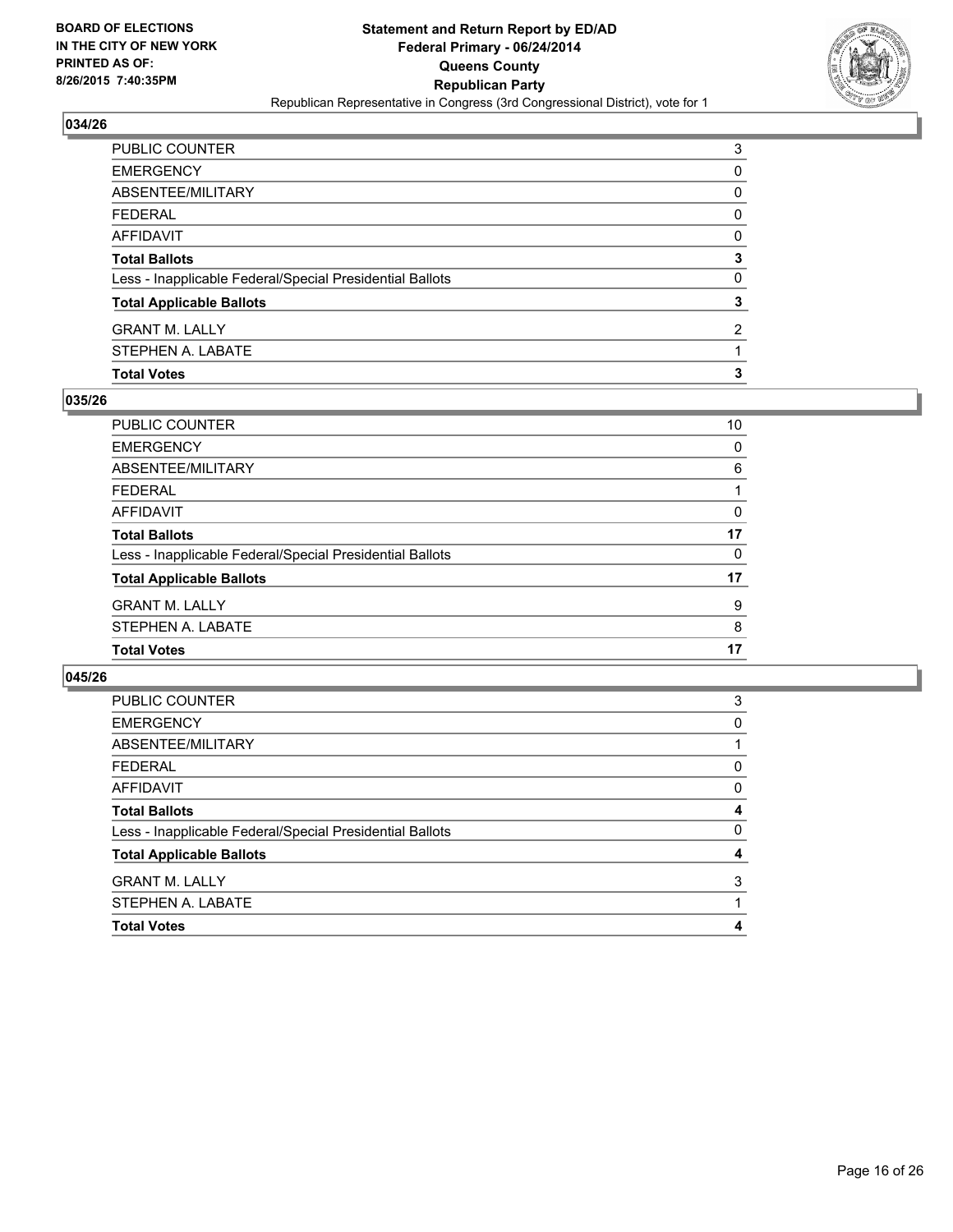

| STEPHEN A. LABATE                                        |    |
|----------------------------------------------------------|----|
| <b>GRANT M. LALLY</b>                                    | 5  |
| <b>Total Applicable Ballots</b>                          | 12 |
| Less - Inapplicable Federal/Special Presidential Ballots | 0  |
| <b>Total Ballots</b>                                     | 12 |
| AFFIDAVIT                                                | 0  |
| <b>FEDERAL</b>                                           | 0  |
| <b>ABSENTEE/MILITARY</b>                                 | 0  |
| <b>EMERGENCY</b>                                         | 0  |
| PUBLIC COUNTER                                           | 12 |

## **047/26**

| PUBLIC COUNTER                                           | $12 \overline{ }$ |
|----------------------------------------------------------|-------------------|
| <b>EMERGENCY</b>                                         | 0                 |
| ABSENTEE/MILITARY                                        |                   |
| <b>FEDERAL</b>                                           | 0                 |
| <b>AFFIDAVIT</b>                                         | 0                 |
| <b>Total Ballots</b>                                     | 13                |
| Less - Inapplicable Federal/Special Presidential Ballots | 0                 |
| <b>Total Applicable Ballots</b>                          | 13                |
| <b>GRANT M. LALLY</b>                                    | 9                 |
| STEPHEN A. LABATE                                        | 4                 |
| <b>Total Votes</b>                                       | 13                |

| <b>PUBLIC COUNTER</b>                                    | 4        |
|----------------------------------------------------------|----------|
| <b>EMERGENCY</b>                                         | 0        |
| ABSENTEE/MILITARY                                        |          |
| <b>FEDERAL</b>                                           | 0        |
| AFFIDAVIT                                                | 0        |
| <b>Total Ballots</b>                                     | 5        |
| Less - Inapplicable Federal/Special Presidential Ballots | $\Omega$ |
| <b>Total Applicable Ballots</b>                          | 5        |
| <b>GRANT M. LALLY</b>                                    | 3        |
| STEPHEN A. LABATE                                        | 2        |
| <b>Total Votes</b>                                       | 5        |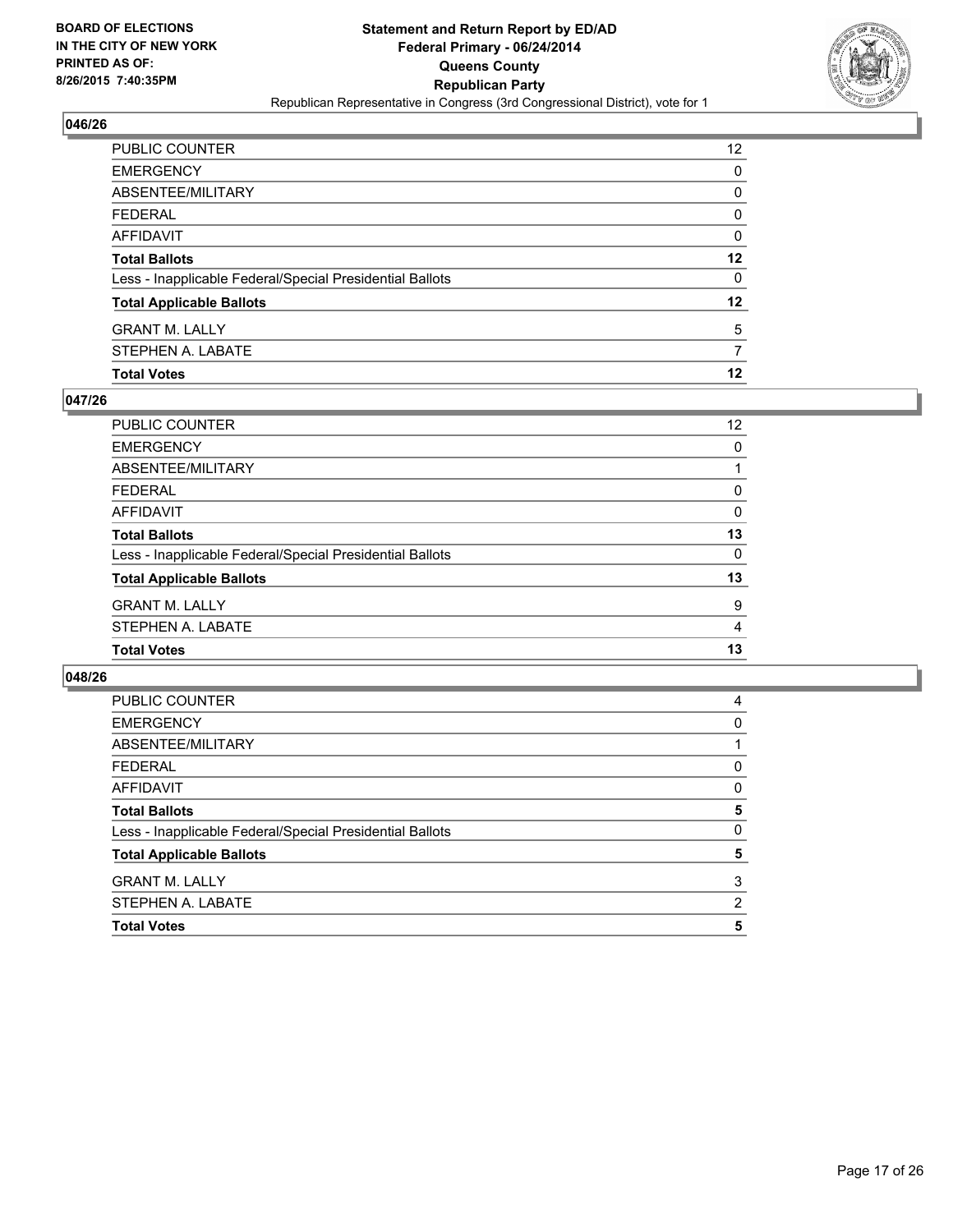

| PUBLIC COUNTER                                           | 4 |
|----------------------------------------------------------|---|
| <b>EMERGENCY</b>                                         | 0 |
| ABSENTEE/MILITARY                                        |   |
| <b>FEDERAL</b>                                           | 0 |
| AFFIDAVIT                                                | 0 |
| <b>Total Ballots</b>                                     | 5 |
| Less - Inapplicable Federal/Special Presidential Ballots | 0 |
| <b>Total Applicable Ballots</b>                          | 5 |
| <b>GRANT M. LALLY</b>                                    | 4 |
| STEPHEN A. LABATE                                        |   |
| <b>Total Votes</b>                                       | 5 |

#### **071/26 COMBINED into: 073/26**

#### **072/26**

| PUBLIC COUNTER                                           | 8        |
|----------------------------------------------------------|----------|
| <b>EMERGENCY</b>                                         | 0        |
| ABSENTEE/MILITARY                                        |          |
| <b>FEDERAL</b>                                           | 0        |
| <b>AFFIDAVIT</b>                                         | 0        |
| <b>Total Ballots</b>                                     | 9        |
| Less - Inapplicable Federal/Special Presidential Ballots | $\Omega$ |
| <b>Total Applicable Ballots</b>                          | 9        |
| <b>GRANT M. LALLY</b>                                    | 7        |
| STEPHEN A. LABATE                                        | 2        |
| <b>Total Votes</b>                                       | 9        |
|                                                          |          |

#### **073/26**

| <b>PUBLIC COUNTER</b>                                    | 34             |
|----------------------------------------------------------|----------------|
| <b>EMERGENCY</b>                                         | 0              |
| ABSENTEE/MILITARY                                        | $\overline{2}$ |
| <b>FEDERAL</b>                                           | 0              |
| <b>AFFIDAVIT</b>                                         | 0              |
| <b>Total Ballots</b>                                     | 36             |
| Less - Inapplicable Federal/Special Presidential Ballots | 0              |
| <b>Total Applicable Ballots</b>                          | 36             |
| <b>GRANT M. LALLY</b>                                    | 24             |
| STEPHEN A. LABATE                                        | 12             |
| <b>Total Votes</b>                                       | 36             |
| A                                                        |                |

#### **074/26 COMBINED into: 075/26**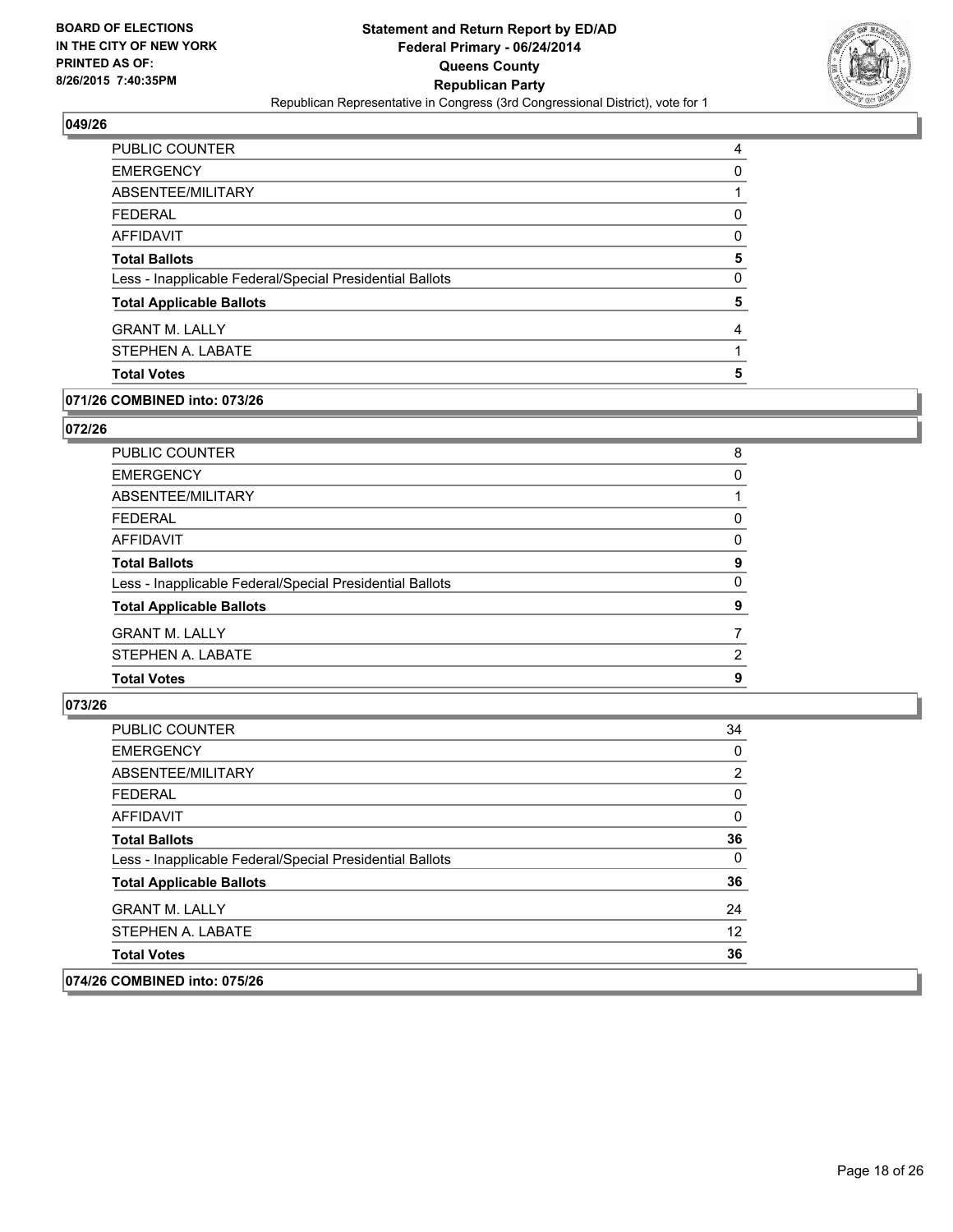

| <b>Total Votes</b>                                       | 16 |
|----------------------------------------------------------|----|
| STEPHEN A. LABATE                                        | 9  |
| <b>GRANT M. LALLY</b>                                    |    |
| <b>Total Applicable Ballots</b>                          | 16 |
| Less - Inapplicable Federal/Special Presidential Ballots | 0  |
| <b>Total Ballots</b>                                     | 16 |
| AFFIDAVIT                                                | 0  |
| <b>FEDERAL</b>                                           | 0  |
| ABSENTEE/MILITARY                                        | 3  |
| <b>EMERGENCY</b>                                         | 0  |
| PUBLIC COUNTER                                           | 13 |

| <b>PUBLIC COUNTER</b>                                    | 5 |
|----------------------------------------------------------|---|
| <b>EMERGENCY</b>                                         |   |
| ABSENTEE/MILITARY                                        |   |
| <b>FEDERAL</b>                                           |   |
| AFFIDAVIT                                                |   |
| <b>Total Ballots</b>                                     | 6 |
| Less - Inapplicable Federal/Special Presidential Ballots |   |
| <b>Total Applicable Ballots</b>                          | 6 |
| <b>GRANT M. LALLY</b>                                    |   |
| STEPHEN A. LABATE                                        | 6 |
| <b>Total Votes</b>                                       |   |
| 077/26 COMBINED into: 015/26                             |   |
| 078/26 COMBINED into: 003/26                             |   |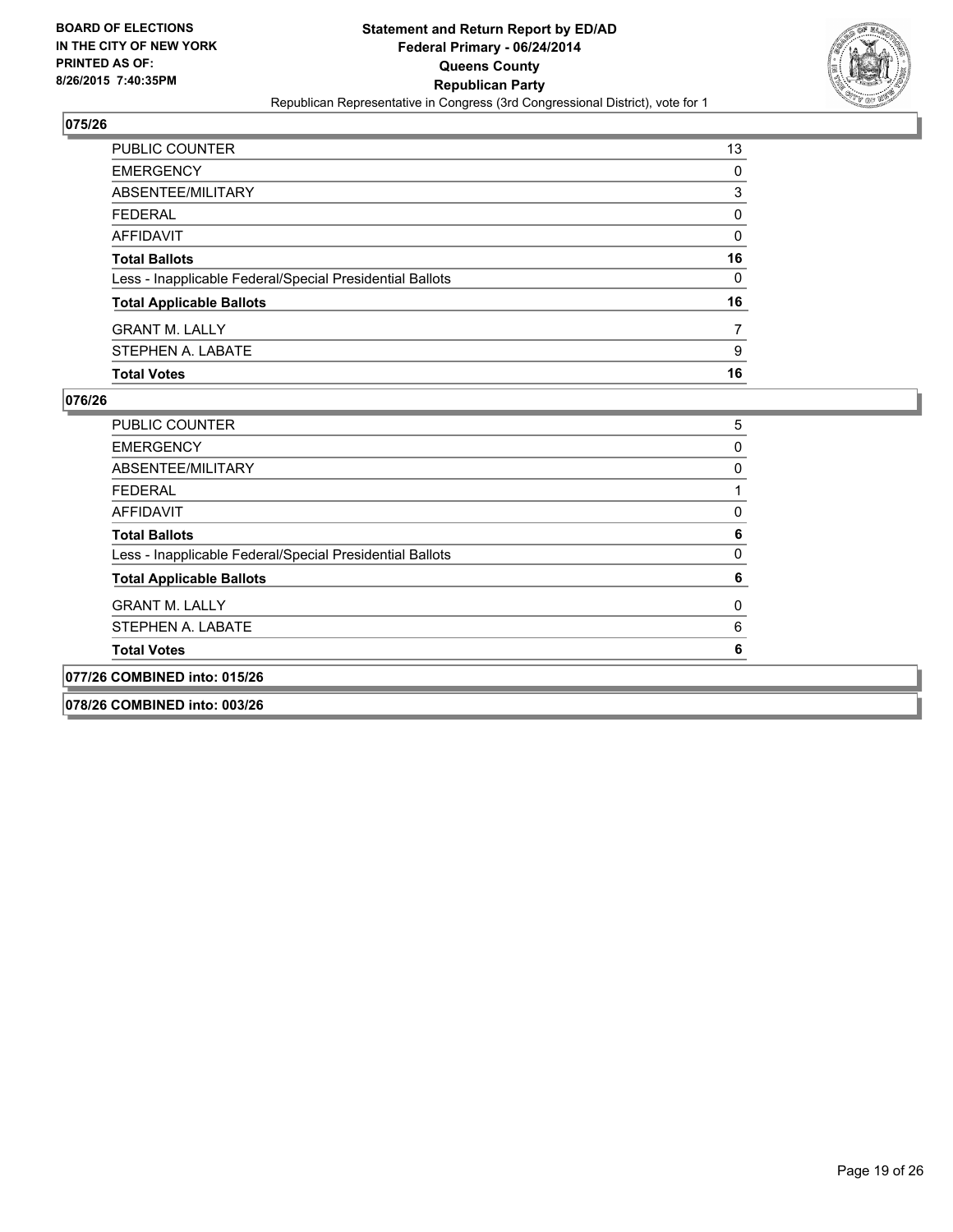

| <b>EMERGENCY</b><br>ABSENTEE/MILITARY                    | 0 |
|----------------------------------------------------------|---|
| <b>FEDERAL</b>                                           | 0 |
| AFFIDAVIT                                                | 0 |
| <b>Total Ballots</b>                                     | 9 |
| Less - Inapplicable Federal/Special Presidential Ballots | 0 |
| <b>Total Applicable Ballots</b>                          | 9 |
| <b>GRANT M. LALLY</b>                                    |   |
| STEPHEN A. LABATE                                        | 2 |
| <b>Total Votes</b>                                       | 9 |

| 076/27 COMBINED into: 023/27                             |    |
|----------------------------------------------------------|----|
| <b>Total Votes</b>                                       | 21 |
| STEPHEN A. LABATE                                        | 11 |
| <b>GRANT M. LALLY</b>                                    | 10 |
| <b>Total Applicable Ballots</b>                          | 21 |
| Less - Inapplicable Federal/Special Presidential Ballots | 0  |
| <b>Total Ballots</b>                                     | 21 |
| AFFIDAVIT                                                | 0  |
| <b>FEDERAL</b>                                           | 0  |
| ABSENTEE/MILITARY                                        | 4  |
| <b>EMERGENCY</b>                                         | 0  |
| <b>PUBLIC COUNTER</b>                                    | 17 |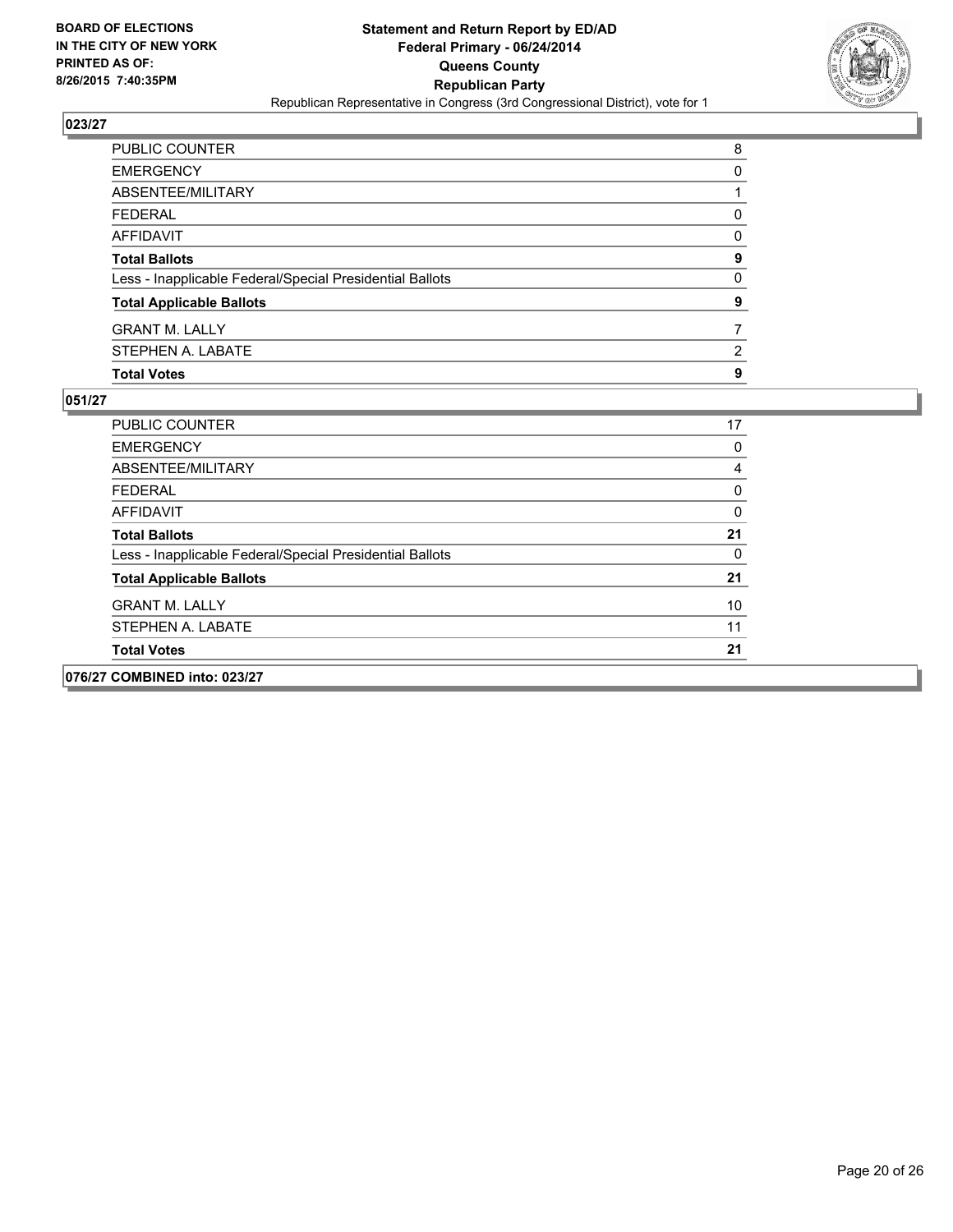

| PUBLIC COUNTER                                           |   |
|----------------------------------------------------------|---|
| EMERGENCY                                                | 0 |
| ABSENTEE/MILITARY                                        | 2 |
| FEDERAL                                                  | 0 |
| AFFIDAVIT                                                | 0 |
| <b>Total Ballots</b>                                     | 9 |
| Less - Inapplicable Federal/Special Presidential Ballots | 0 |
| <b>Total Applicable Ballots</b>                          | 9 |
| <b>GRANT M. LALLY</b>                                    | 4 |
| STEPHEN A. LABATE                                        | 5 |
| <b>Total Votes</b>                                       | 9 |

## **002/33**

| PUBLIC COUNTER                                           |   |
|----------------------------------------------------------|---|
| <b>EMERGENCY</b>                                         | 0 |
| ABSENTEE/MILITARY                                        |   |
| <b>FEDERAL</b>                                           | 0 |
| AFFIDAVIT                                                | 0 |
| <b>Total Ballots</b>                                     | 8 |
| Less - Inapplicable Federal/Special Presidential Ballots | 0 |
| <b>Total Applicable Ballots</b>                          | 8 |
| <b>GRANT M. LALLY</b>                                    | 4 |
| STEPHEN A. LABATE                                        | 4 |
| <b>Total Votes</b>                                       | 8 |

| <b>PUBLIC COUNTER</b>                                    | 4        |
|----------------------------------------------------------|----------|
| <b>EMERGENCY</b>                                         | 0        |
| ABSENTEE/MILITARY                                        | 0        |
| <b>FEDERAL</b>                                           | 0        |
| AFFIDAVIT                                                | 0        |
| <b>Total Ballots</b>                                     | 4        |
| Less - Inapplicable Federal/Special Presidential Ballots | $\Omega$ |
| <b>Total Applicable Ballots</b>                          | 4        |
| <b>GRANT M. LALLY</b>                                    | 4        |
| STEPHEN A. LABATE                                        | 0        |
| <b>Total Votes</b>                                       | 4        |
|                                                          |          |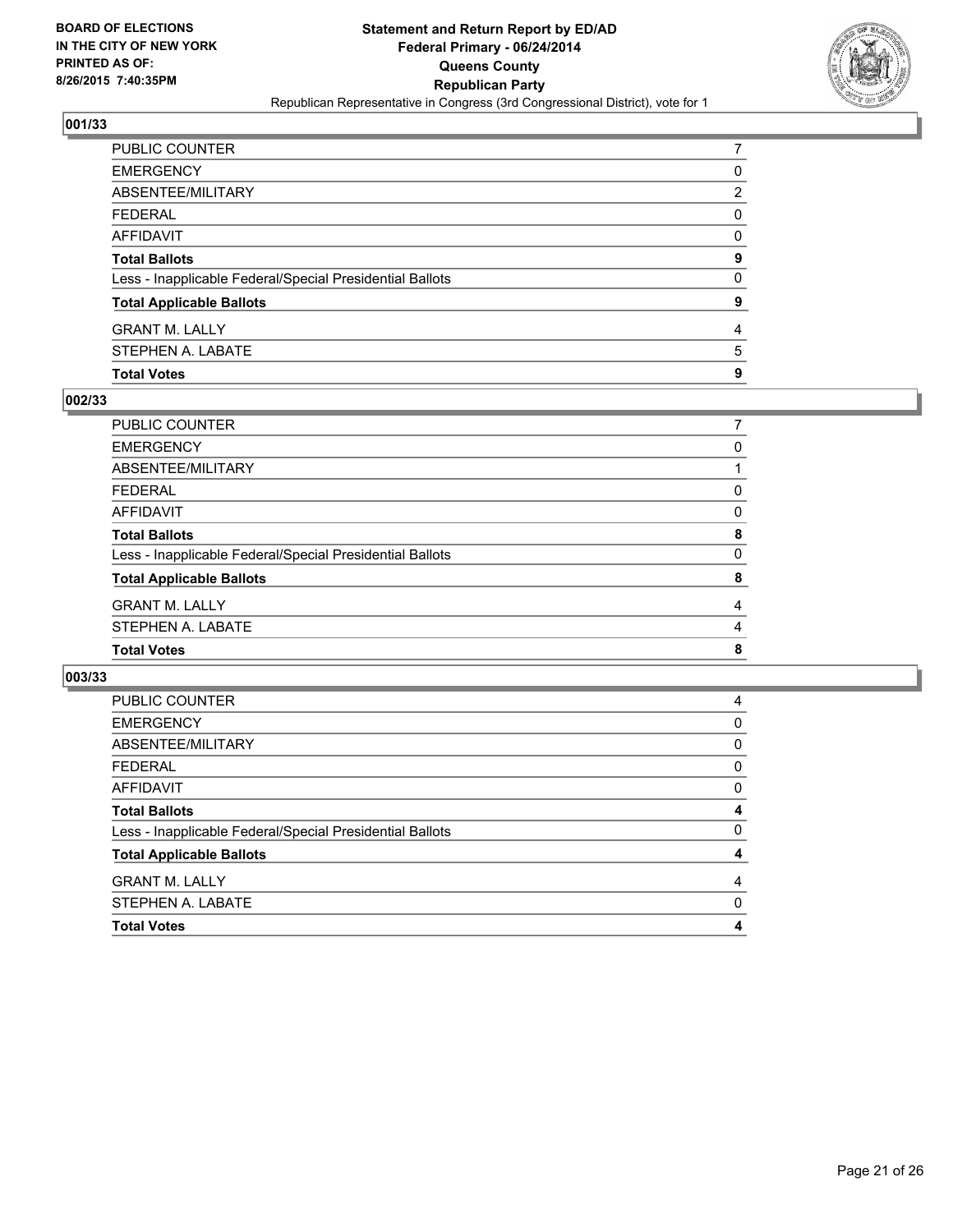

| PUBLIC COUNTER                                           | 11 |
|----------------------------------------------------------|----|
| <b>EMERGENCY</b>                                         | 0  |
| ABSENTEE/MILITARY                                        | 2  |
| <b>FEDERAL</b>                                           |    |
| AFFIDAVIT                                                | 0  |
| <b>Total Ballots</b>                                     | 14 |
| Less - Inapplicable Federal/Special Presidential Ballots | 0  |
| <b>Total Applicable Ballots</b>                          | 14 |
| <b>GRANT M. LALLY</b>                                    | 8  |
| STEPHEN A. LABATE                                        | 6  |
| <b>Total Votes</b>                                       | 14 |

## **005/33**

| PUBLIC COUNTER                                           | 11 |
|----------------------------------------------------------|----|
| <b>EMERGENCY</b>                                         | 0  |
| ABSENTEE/MILITARY                                        | 3  |
| <b>FEDERAL</b>                                           | 0  |
| <b>AFFIDAVIT</b>                                         | 0  |
| <b>Total Ballots</b>                                     | 14 |
| Less - Inapplicable Federal/Special Presidential Ballots | 0  |
| <b>Total Applicable Ballots</b>                          | 14 |
| <b>GRANT M. LALLY</b>                                    | 8  |
| STEPHEN A. LABATE                                        | 6  |
| <b>Total Votes</b>                                       | 14 |

| PUBLIC COUNTER                                           | 8  |
|----------------------------------------------------------|----|
| <b>EMERGENCY</b>                                         | 0  |
| ABSENTEE/MILITARY                                        | 2  |
| <b>FEDERAL</b>                                           | 0  |
| AFFIDAVIT                                                | 0  |
| <b>Total Ballots</b>                                     | 10 |
| Less - Inapplicable Federal/Special Presidential Ballots | 0  |
| <b>Total Applicable Ballots</b>                          | 10 |
| <b>GRANT M. LALLY</b>                                    | 8  |
| STEPHEN A. LABATE                                        | 2  |
| <b>Total Votes</b>                                       | 10 |
|                                                          |    |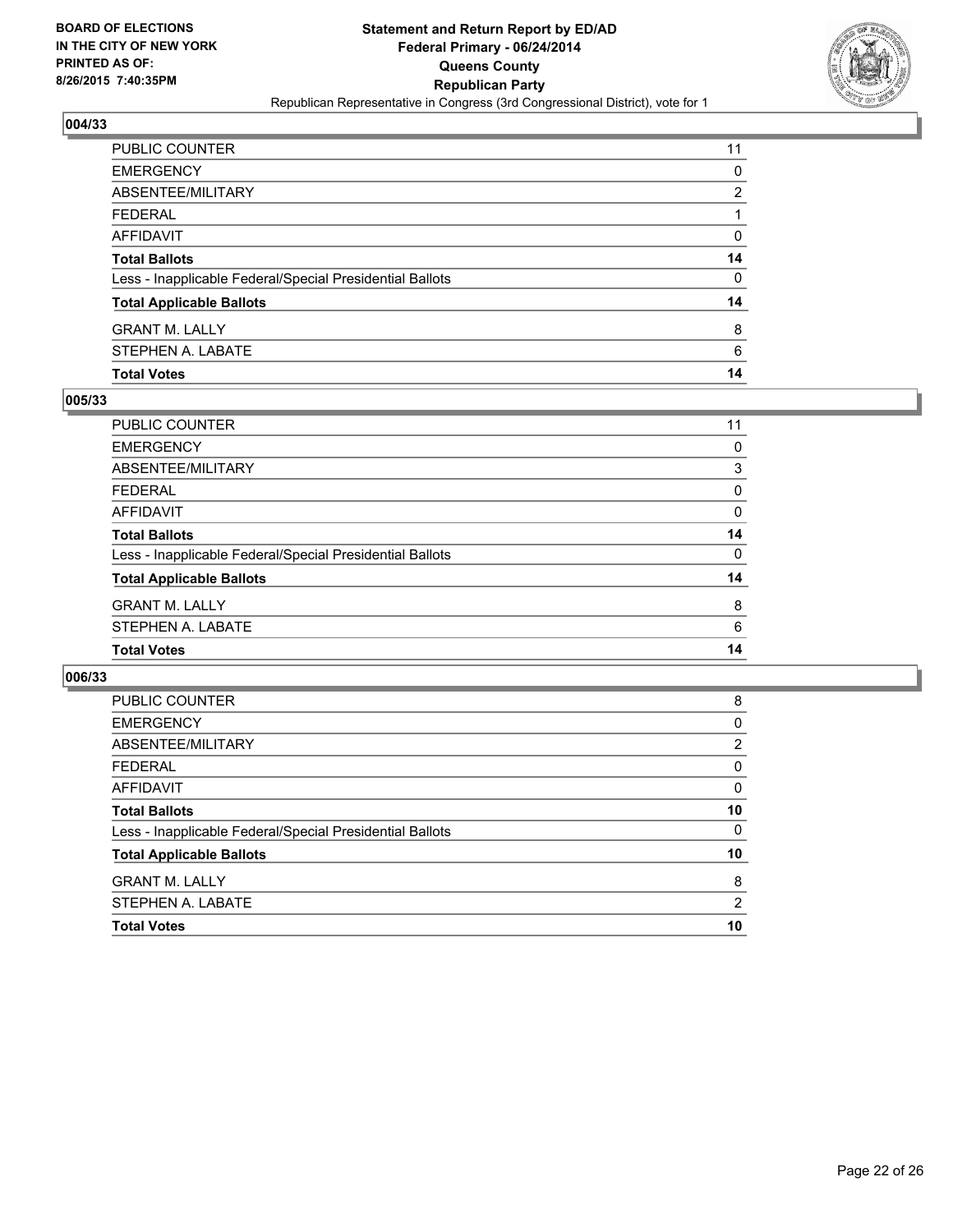

| <b>Total Votes</b>                                       | 11 |
|----------------------------------------------------------|----|
| STEPHEN A. LABATE                                        |    |
| <b>GRANT M. LALLY</b>                                    | 10 |
| <b>Total Applicable Ballots</b>                          | 11 |
| Less - Inapplicable Federal/Special Presidential Ballots | 0  |
| <b>Total Ballots</b>                                     | 11 |
| AFFIDAVIT                                                | 0  |
| <b>FEDERAL</b>                                           | 0  |
| ABSENTEE/MILITARY                                        | 2  |
| <b>EMERGENCY</b>                                         | 0  |
| PUBLIC COUNTER                                           | 9  |

## **008/33**

| PUBLIC COUNTER                                           | 3 |
|----------------------------------------------------------|---|
| <b>EMERGENCY</b>                                         | 0 |
| ABSENTEE/MILITARY                                        | 0 |
| <b>FEDERAL</b>                                           |   |
| <b>AFFIDAVIT</b>                                         | 0 |
| <b>Total Ballots</b>                                     | 4 |
| Less - Inapplicable Federal/Special Presidential Ballots | 0 |
| <b>Total Applicable Ballots</b>                          | 4 |
| <b>GRANT M. LALLY</b>                                    | 4 |
| STEPHEN A. LABATE                                        | 0 |
| <b>Total Votes</b>                                       | 4 |

| <b>PUBLIC COUNTER</b>                                    | 11             |
|----------------------------------------------------------|----------------|
| <b>EMERGENCY</b>                                         | 0              |
| ABSENTEE/MILITARY                                        | $\overline{2}$ |
| <b>FEDERAL</b>                                           | 0              |
| AFFIDAVIT                                                | 0              |
| <b>Total Ballots</b>                                     | 13             |
| Less - Inapplicable Federal/Special Presidential Ballots | $\Omega$       |
| <b>Total Applicable Ballots</b>                          | 13             |
| <b>GRANT M. LALLY</b>                                    | 9              |
| STEPHEN A. LABATE                                        | 4              |
| <b>Total Votes</b>                                       | 13             |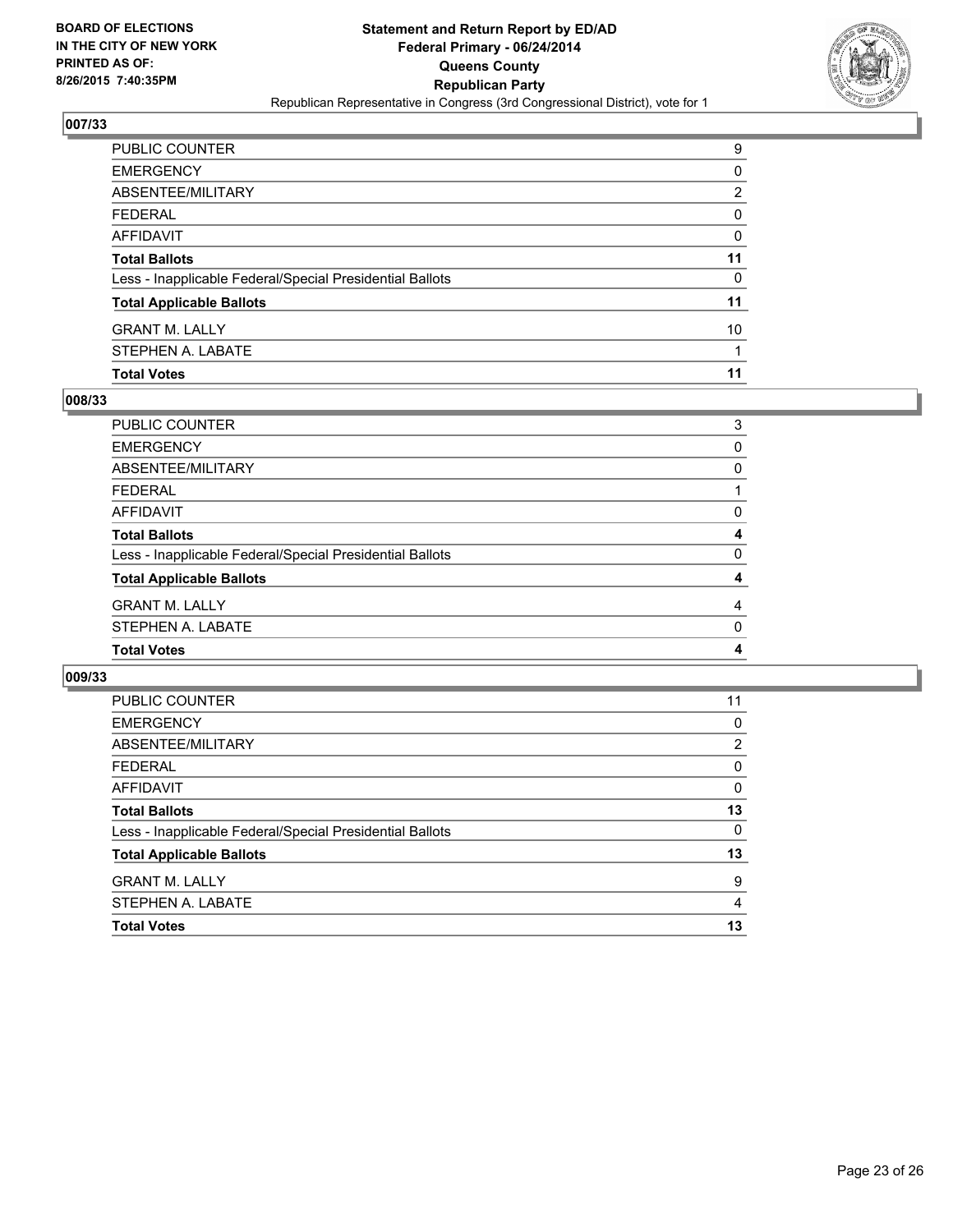

| PUBLIC COUNTER                                           | 5 |
|----------------------------------------------------------|---|
| <b>EMERGENCY</b>                                         | 0 |
| <b>ABSENTEE/MILITARY</b>                                 | 0 |
| <b>FEDERAL</b>                                           | 0 |
| AFFIDAVIT                                                | 0 |
| <b>Total Ballots</b>                                     | 5 |
| Less - Inapplicable Federal/Special Presidential Ballots | 0 |
| <b>Total Applicable Ballots</b>                          | 5 |
| <b>GRANT M. LALLY</b>                                    |   |
| STEPHEN A. LABATE                                        | 4 |
| <b>Total Votes</b>                                       | 5 |

## **011/33**

| PUBLIC COUNTER                                           | 4        |
|----------------------------------------------------------|----------|
| <b>EMERGENCY</b>                                         | 0        |
| ABSENTEE/MILITARY                                        | 0        |
| <b>FEDERAL</b>                                           | 0        |
| AFFIDAVIT                                                | $\Omega$ |
| <b>Total Ballots</b>                                     | 4        |
| Less - Inapplicable Federal/Special Presidential Ballots | 0        |
| <b>Total Applicable Ballots</b>                          | 4        |
| <b>GRANT M. LALLY</b>                                    | 3        |
| STEPHEN A. LABATE                                        |          |
| <b>Total Votes</b>                                       | 4        |

| PUBLIC COUNTER                                           | 8        |
|----------------------------------------------------------|----------|
| <b>EMERGENCY</b>                                         | $\Omega$ |
| ABSENTEE/MILITARY                                        |          |
| <b>FEDERAL</b>                                           | 0        |
| AFFIDAVIT                                                | 0        |
| <b>Total Ballots</b>                                     | 9        |
| Less - Inapplicable Federal/Special Presidential Ballots | $\Omega$ |
| <b>Total Applicable Ballots</b>                          | 9        |
| <b>GRANT M. LALLY</b>                                    | 5        |
| STEPHEN A. LABATE                                        | 4        |
| <b>Total Votes</b>                                       | 9        |
|                                                          |          |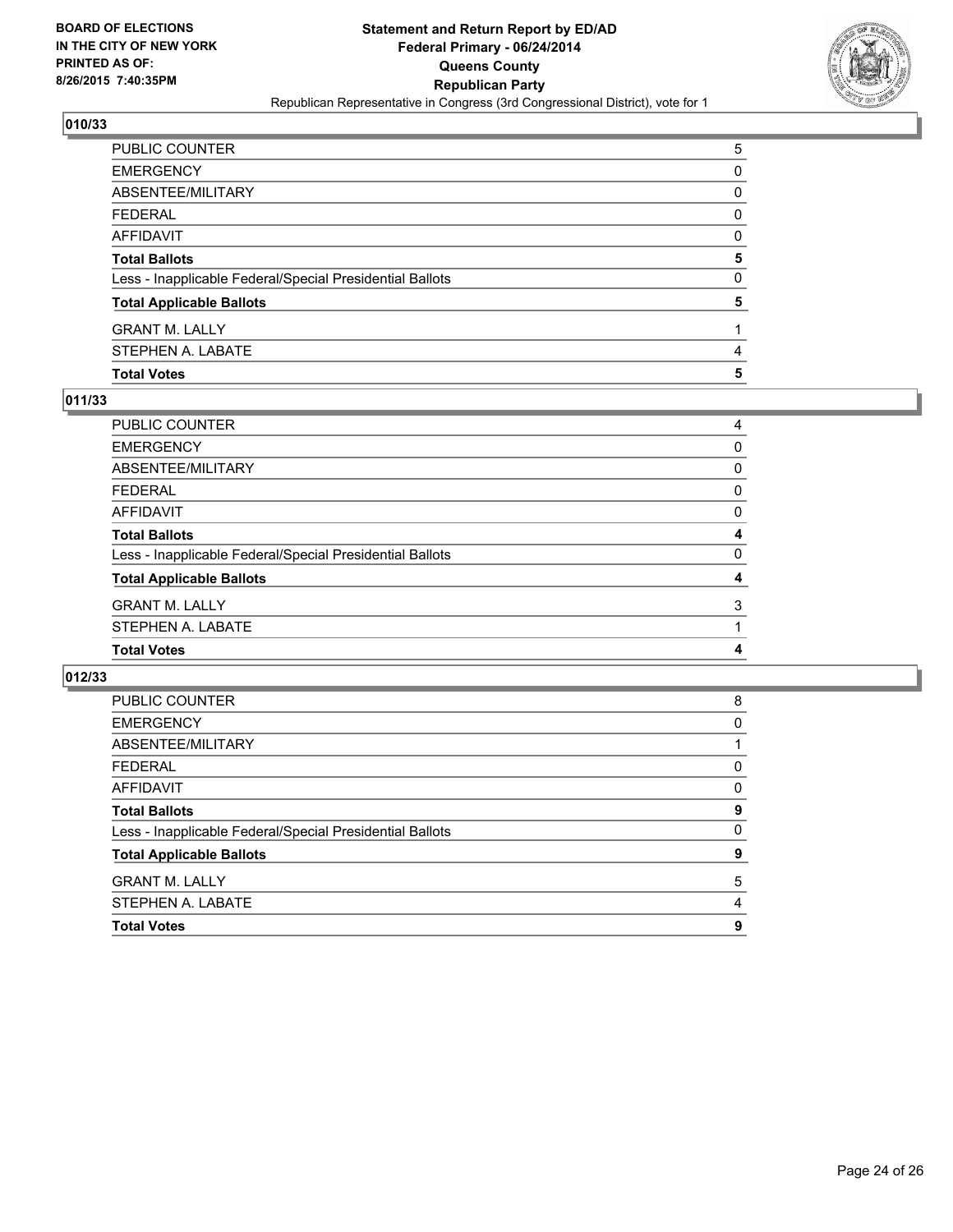

| PUBLIC COUNTER                                           | 14 |
|----------------------------------------------------------|----|
| <b>EMERGENCY</b>                                         | 0  |
| ABSENTEE/MILITARY                                        | 0  |
| <b>FEDERAL</b>                                           | 0  |
| <b>AFFIDAVIT</b>                                         | 0  |
| <b>Total Ballots</b>                                     | 14 |
| Less - Inapplicable Federal/Special Presidential Ballots | 0  |
| <b>Total Applicable Ballots</b>                          | 14 |
| <b>GRANT M. LALLY</b>                                    | 6  |
| STEPHEN A. LABATE                                        | 8  |
| <b>Total Votes</b>                                       | 14 |

| <b>PUBLIC COUNTER</b>                                    | 6 |
|----------------------------------------------------------|---|
| <b>EMERGENCY</b>                                         | 0 |
| ABSENTEE/MILITARY                                        | 2 |
| FEDERAL                                                  |   |
| <b>AFFIDAVIT</b>                                         | 0 |
| <b>Total Ballots</b>                                     | 9 |
| Less - Inapplicable Federal/Special Presidential Ballots | 0 |
| <b>Total Applicable Ballots</b>                          | 9 |
| <b>GRANT M. LALLY</b>                                    | 3 |
| STEPHEN A. LABATE                                        | 6 |
| <b>Total Votes</b>                                       | 9 |